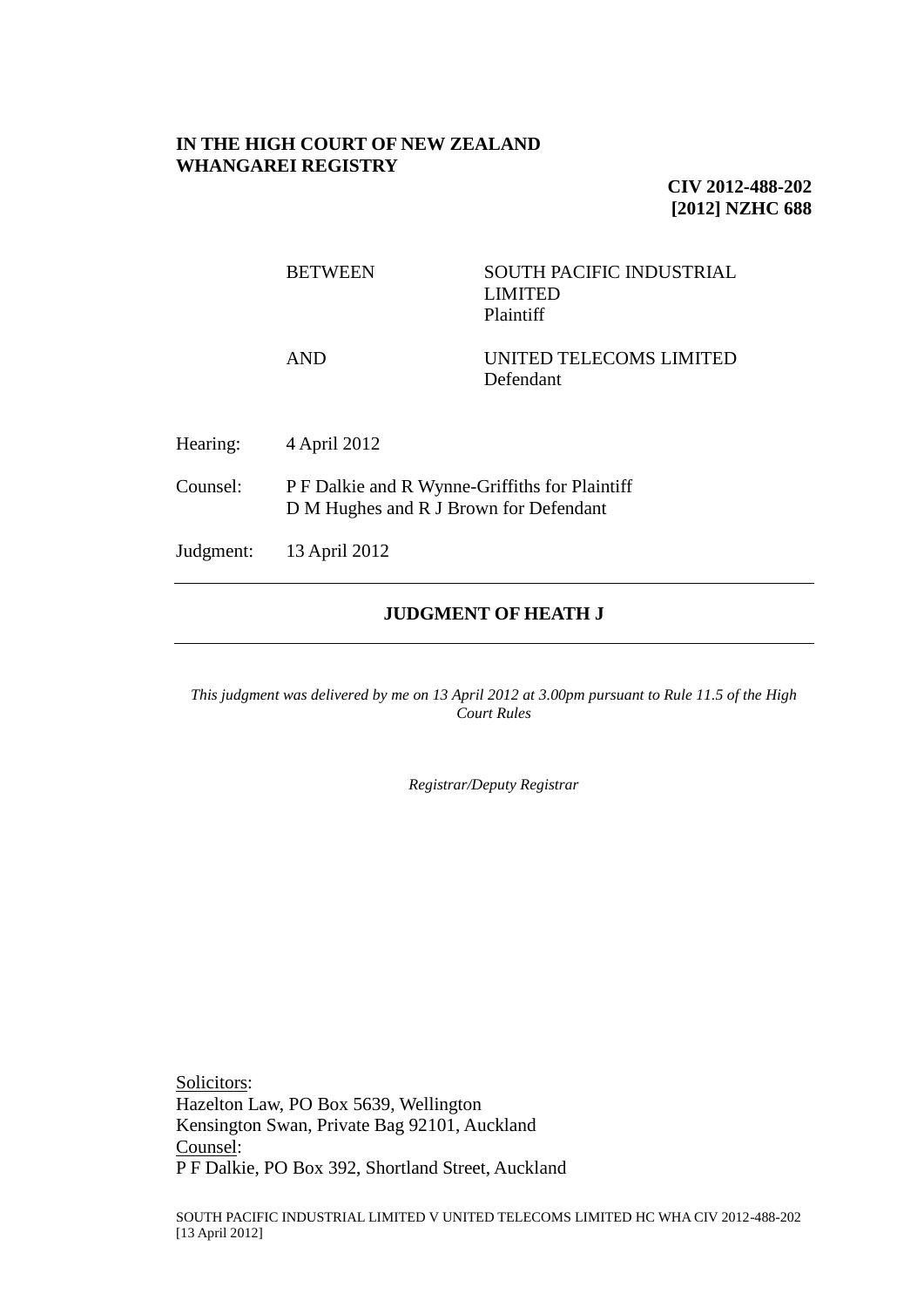## **The application**

[1] South Pacific Industrial Ltd (SPI) seeks a freezing order<sup>1</sup> to restrain United Telecoms Ltd (UTL) from transporting most of its New Zealand assets to India and remitting the proceeds of sale of others to that country. SPI is a medium size engineering company with between 80 and 100 employees, based in Ruakaka. UTL is an Indian company that is the parent of a multi-national group of companies, based in Bangalore.

[2] The proceeding was commenced on 30 March 2012, when SPI sought a without notice freezing order. I declined to make an order on that basis. Perceiving that there was no imminent danger that the relevant assets would be removed from New Zealand, I directed that the papers be served and that UTL have an opportunity to respond. The application was heard, on notice to UTL, on 4 April 2012. UTL opposes the grant of a freezing order and seeks a stay of the proceeding, on the basis that SPI has submitted to arbitration.<sup>2</sup> Both parties agree that there is jurisdiction to grant interim relief of this type, even though UTL has reserved its position to protest to the jurisdiction of the New Zealand courts.

[3] Necessarily, the application comes before the Court in circumstances of some urgency. A number of affidavits have been filed, in support of and in opposition to the application. It is not possible to determine conflicts in the evidence, save to the extent that one version or the other might be supported by contemporaneous documents. I have considered the evidence with those difficulties in mind.

## **Relevant background**

[4] The Marsden B power station was built at Marsden Point, near Whangarei. On 14 October 2008, Mighty River Power Ltd sold most of the assets comprising the plant to UTL. The parties intended that UTL would arrange to have the plant

 $\overline{1}$ <sup>1</sup> High Court Rules, r 32.2. A standard form of freezing order is set out in Schedule 1, form G 38: see r 32.6.

<sup>2</sup> Arbitration Act 1996, First Schedule, arts 8 and 9. See, generally, *Pathak v Tourism Transport Ltd* [2002] 3 NZLR 681 (HC).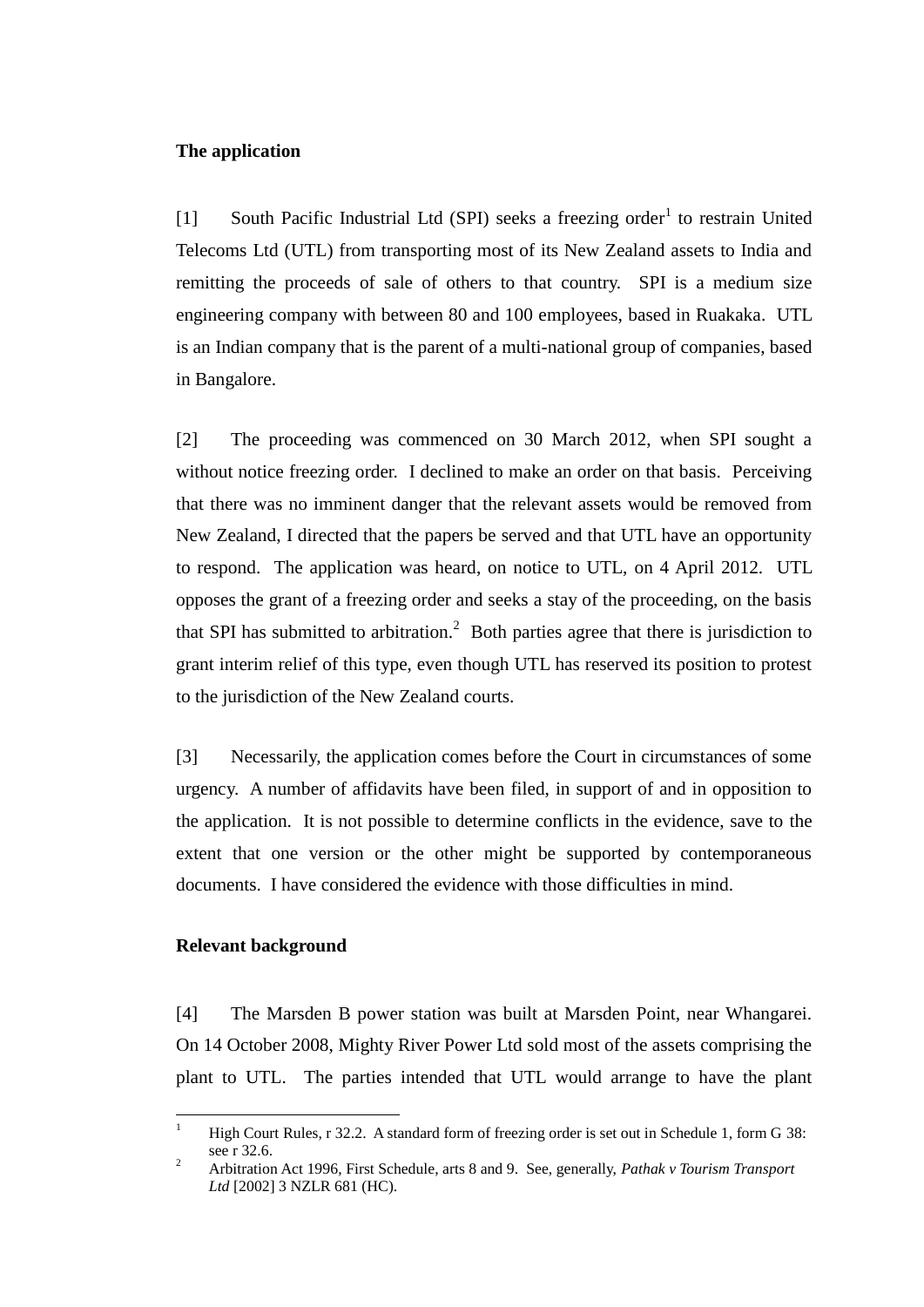dismantled, transport the component parts to India for reconstruction in that country and sell any remaining scrap in New Zealand.

[5] UTL entered into a contract with SPI on 14 June 2011. SPI's task was to dismantle the power station and pack the disassembled assets for shipping to India. The written agreement was based on standard terms contained in NZS 3910:2003. The contract price was \$9 million, together with agreed extras. At the time the contract was signed, SPI was aware that UTL had no other assets in New Zealand.

[6] The power station comprised an oil fired boiler supplying steam to a steam turbine generator rated at 250MW. The power generating unit weighed 200 tonnes. The building consisted of a boiler, three stage turbine and ancillary equipment. It was about 54 metres high and comprised a 20 metres x 30 metres area, including walkways and platforms. Overall, it covered an area of 2,724 square metres. Around 85,000 friction grip bolts in the building had to be undone as part of the dismantling process. Mr Steenson, a director of SPI, estimates that about 4,000 tonnes of steel was in the structure. Those statistics emphasise the scale of the work to be undertaken by SPI.

[7] The tender documents that preceded the contract between SPI and UTL envisaged the need for SPI to remove some asbestos from the plant structures. SPI commenced its work on 20 June 2011 but only three days later asbestos was located in greater quantities than had been anticipated. The need to deal with the additional asbestos increased the amount of work to be undertaken by SPI. Disputes have arisen over the amount for which SPI should be compensated for that extra work.

<span id="page-2-0"></span>[8] The power station has now been dismantled. Those parts that are being transported to India have been moved to North Port to await shipment. Those items will be shipped to India sometime between 1 and 15 May 2012. Mr Steenson believes that approximately 1500 tonnes of material has either been sold or will be sold as scrap. He deposes that the current trade rate for steel scrap material is approximately \$330 per tonne. A director of UTL, Mr Rao, has acknowledged that the proceeds of sale of scrap to date have been remitted directly to UTL's bank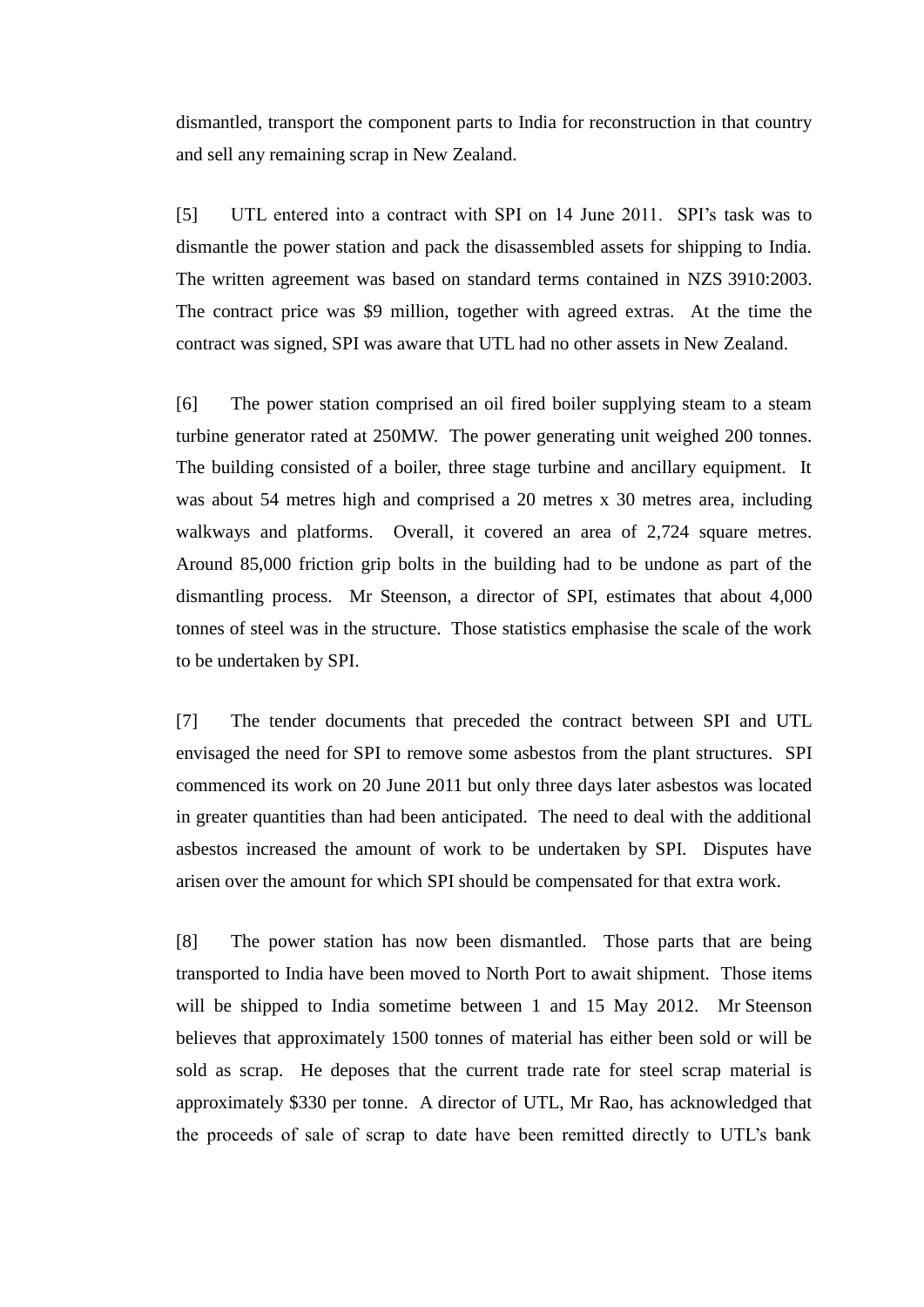account in India. Mr Rao deposes that UTL has no bank account in this country. He has not disclosed the proceeds received to date.

<span id="page-3-1"></span>[9] SPI has claimed for additional direct and indirect costs flowing from the need to remove more asbestos than had been contemplated when the contract was entered into. Its current claim stands at approximately \$2,500,000. It is common ground that UTL has already paid the contract price of \$9 million, direct costs associated with the removal of additional asbestos of \$764,845.87 and \$82,943, which it claims represents the whole of the indirect costs for which SPI is entitled to claim.

[10] The dispute resolution provisions of the contract contain an arbitration agreement. The freezing order application is designed to prevent UTL from shipping the plant and remitting the proceeds of sale of scrap to India, in order to protect SPI's ability to enforce any arbitral award it may obtain in New Zealand. A freezing order may be made even though disputes are to be resolved by arbitration.<sup>3</sup>

<span id="page-3-0"></span>[11] The dispute resolution provisions are extensive but need to be set out in full:

## **SECTION 13 – DISPUTES**

## **13.1 General**

**13.1.1** No decision, valuation, or certificate of the Engineer shall be questioned or challenged more than three Months after it has been given or more than one Month after the date on which any relevant Adjudicator's Determination is given to the parties, whichever is the later, unless notice has been given to the Engineer within that time. This subclause 13.1.1 shall not apply to a Progress Payment Schedule.

**13.1.2** Every dispute or difference concerning the contract which is not precluded by the provisions of 12.4, 12.6 or 13.1.1 shall be dealt with under the following provisions of this Section.

**13.1.3** The Principal and the Contractor may at any stage agree to suspend any dispute resolution under this Section 13 due to any Adjudication proceedings, but in the absence of any such agreement the provisions of Section 13 shall continue to apply and neither party shall be entitled to suspend or delay any dispute resolution under this Section 13 due to any Adjudication proceedings.

## **13.2 Engineer's review**

 $\overline{3}$ <sup>3</sup> *Wilsons (NZ) Portland Cement Ltd v Gatx-Fuller Australasia Pty Ltd* [1985] 2 NZLR 11 (HC) at 22, citing *The Rena K* [1979] 1 All ER 397 (HC)) at 417 and Mustill and Boyd, *The Law and Practice of Commercial Arbitration in England* (1982) at 301.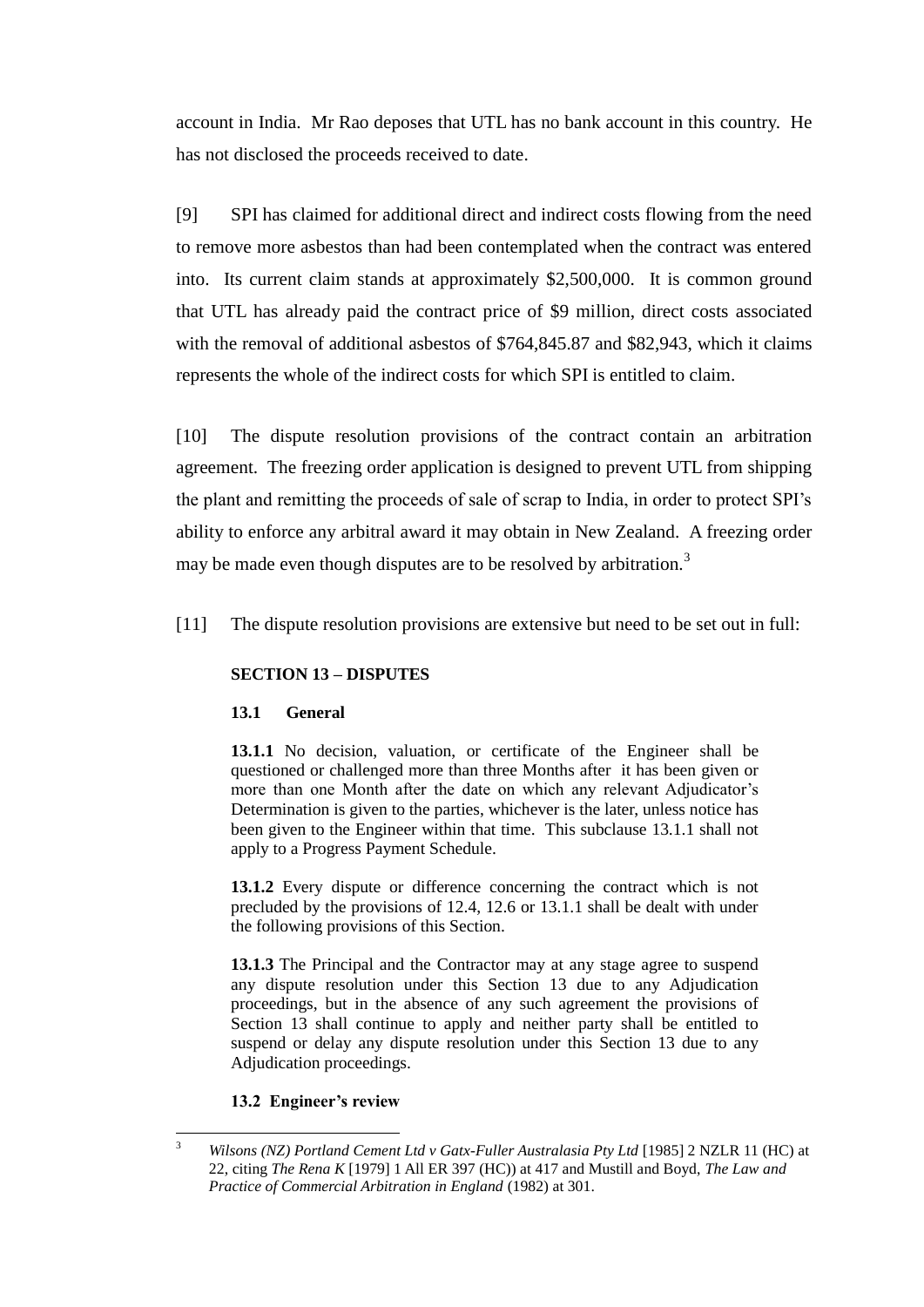**13.2.1** Every dispute or difference under 13.1.2 shall be referred to the Engineer not later than one Month after the issue of the Final Payment Schedule or more than one Month after the date on which any relevant Adjudicator's Determination is given to the parties, whichever is the later. The Engineer shall give his or her decision in writing. Except in the case of a decision under 13.2.4 the Engineer may correct or modify his or her decision by a subsequent decision in writing.

**13.2.2** The Engineer or the Contractor may before or after the Engineer has given a decision (other than a decision under 13.2.4) ask for a meeting, and in such case the Engineer and a representative of the Contractor shall meet as soon as practicable and endeavour to resolve the dispute amicably.

**13.2.3** The Engineer and the Contractor may with the consent of the Principal jointly submit the dispute or any question arising in connection with it to an agreed expert, with a request to make a recommendation to assist them to resolve the matter. The Principal and the Contractor shall each pay one half of the costs of the agreed expert.

**13.2.4** Unless the dispute or any question arising in connection with it has been referred under 13.2.3 and is awaiting a recommendation from the agreed expert, the Engineer may, at any time, in respect of any dispute or difference under 13.2.1 give a decision (in this Section called "a formal decision") which states expressly that it is given under this subclause 13.2.4. The Engineer shall give a formal decision on the matter within 20 Working Days of receiving notice in writing from the Principal or the Contractor requiring him or her to give a formal decision and expressly referring to this subclause 13.2.4. Upon making a formal decision the Engineer shall forthwith send copies of it to both the Principal and the Contractor. The Engineer's formal decision shall, subject to 13.3 and 13.4 or any Adjudication proceedings, be final and binding.

### **13.3 Mediation**

**13.3.1** If either:

- (a) the principal or the Contractor is dissatisfied with the Engineer's decision under 13.2.4; or
- (b) No decision is given by the Engineer within the time prescribed by 13.2.4;

Then either the Principal or the Contractor may by notice require that the matter in dispute be referred to mediation.

**13.3.2** A notice requiring mediation shall be in writing and shall be given by the Principal or the Contractor to the other of them within one Month after the time prescribed for the giving of the Engineer's decision under 13.2.4.

**13.3.3** Where a request for mediation is made and is acceded to by the other party then the Principal and the Contractor shall endeavour to agree on a mediator and shall submit the matter in dispute to him or her. The mediator shall discuss the matter with the parties and endeavour to resolve it by their agreement. All discussions in mediation shall be without prejudice, and shall not be referred to in any later proceedings. The Principal and the Contractor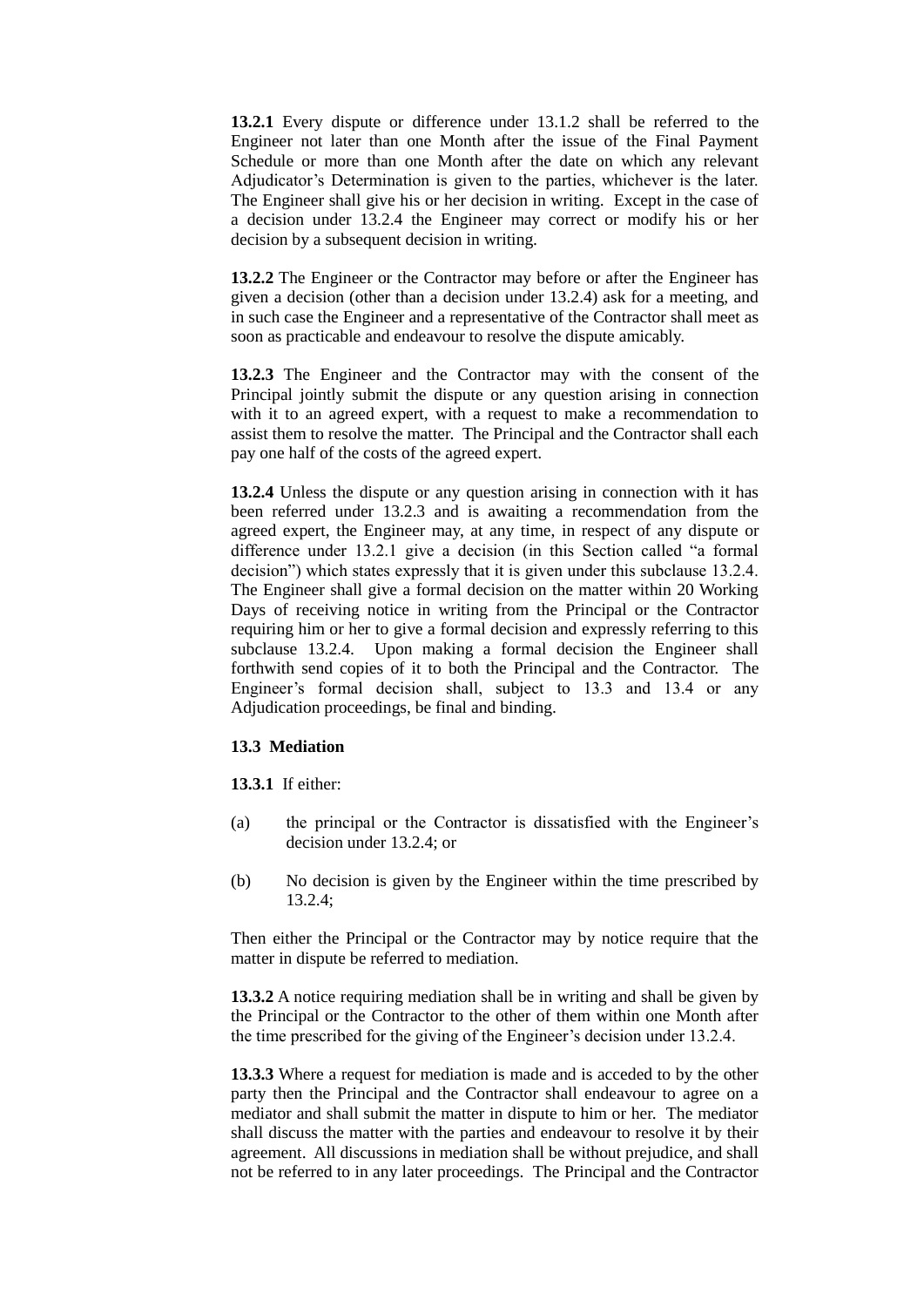shall bear their own Costs in the mediation, and shall each pay half the costs of the mediator.

**13.3.4** The Principal and the Contractor may at any stage agree to invite the mediator to give a decision to determine the matter. The mediator's decision shall in such case be binding on both parties unless within 10 Working Days either party notifies the other in writing that it rejects the mediator's determination.

**13.3.5** If:

- (a) Mediation has been requested, but has not been agreed upon within 10 Working Days of the request; or
- (b) The parties have agreed upon mediation but have been unable within 10 Working Days of such agreement to agree upon a mediator; or
- (c) No agreement has been reached in mediation and no determination has been issued by the mediator within two Months of the request for mediation, or within such further time as the parties may agree;
- (d) Either party has within the prescribed time rejected the mediator's determination;

Then either the Principal or the Contractor may by notice require that the matter in dispute be referred to arbitration.

#### **13.4 Arbitration**

**13.4.1** If either:

- (a) The Principal or the Contractor is dissatisfied with the Engineer's decision under 13.2.4; or
- (b) No decision is given by the Engineer within the time prescribed by 13.2.4;

Then either the Principal or the Contractor may by notice require that the matter in dispute be referred to arbitration.

**13.4.2** A notice requiring arbitration shall be in writing and shall be given by the Principal or the Contractor to the other of them:

- (a) Within one Month after the Engineer's formal decision under 13.2.4 or after the time prescribed for the giving of the Engineer's formal decision, whichever shall be the earlier; or
- (b) Within one Month after the happening of the event described in 13.3.5 which gives rise to the right to arbitration; or
- (c) Where the Engineer has issued a formal decision under 13.2.4, or an event has happened under 13.3.5 which gives rise to the right to arbitration, and a relevant Adjudicator's Determination is subsequently given to the parties, within one Month after any such determination is given.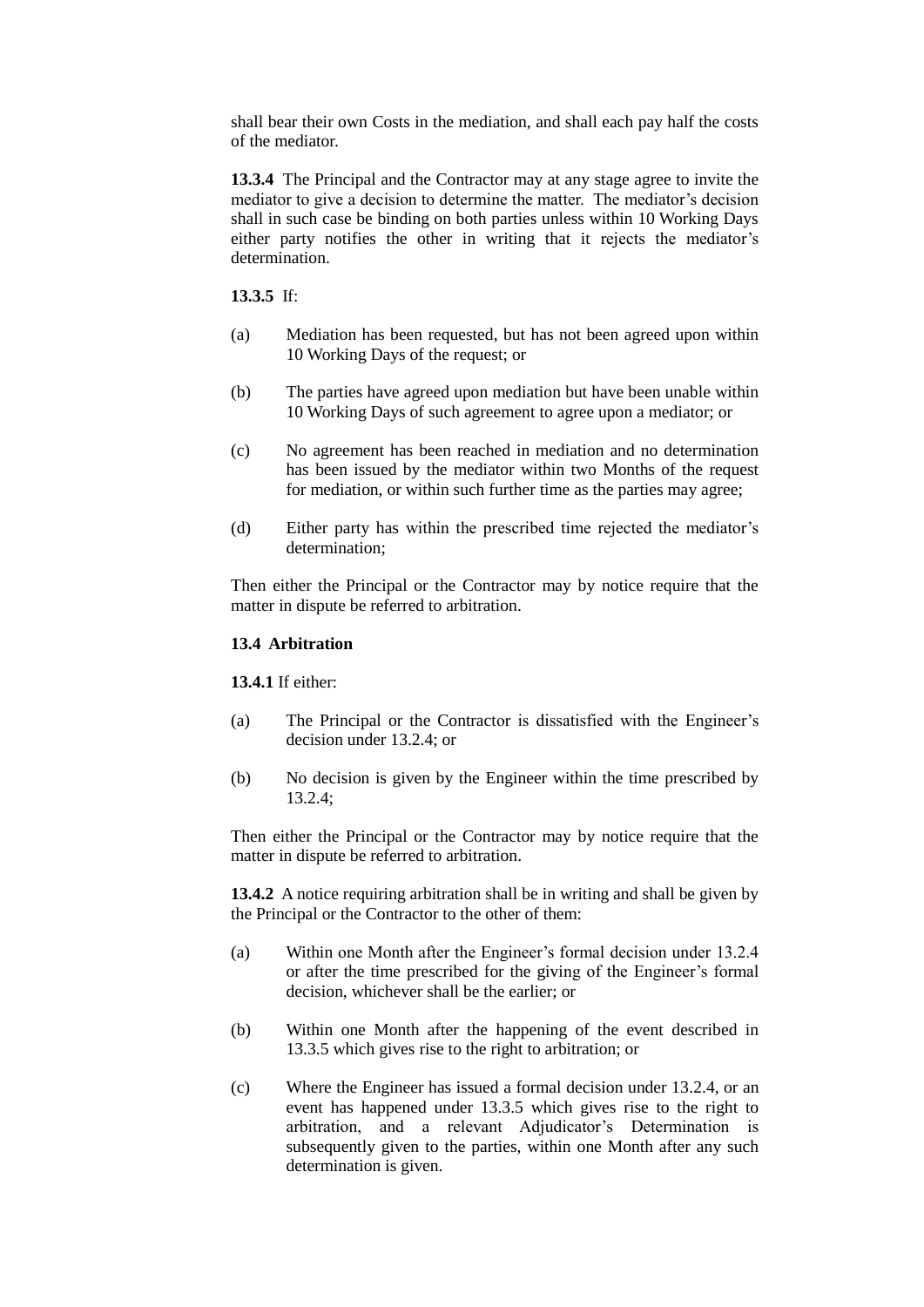**13.4.3** The dispute shall be referred to a sole arbitrator. If the parties cannot agree upon the arbitrator the provisions of the Arbitration Act 1996 shall apply.

**13.4.4** The arbitrator shall have full power to open up, review and revise any decision, opinion, instruction, direction, certificate, valuation of the Engineer or any Payment Schedule and to award upon all questions referred to him or her. Neither party to the arbitration shall be limited to the evidence or arguments put before the Engineer for his or her review or put before a mediator or adjudicator or included in any payment claim or Payment Schedule.

**13.4.5** No decision given by the Engineer in accordance with his or her duties under the contract shall disentitle him or her from being called as a witness and giving evidence before any hearing on any matter relevant to the dispute.

**13.4.6** Where the matter has been referred to mediation the mediator shall not be called by either party as a witness. No reference shall be made to the determination, if any, issued by the mediator in respect of the matter in dispute.

**13.4.7** The award in the arbitration shall be final and binding on the parties.

#### **13.5 Suspension during dispute**

**13.5.1** No dispute proceeding shall entitle the Contractor to suspend the execution of the Contract Works, except in accordance with the instructions of the Engineer.

**13.5.2** No Payment Schedule nor payment due or payable shall be withheld on account of dispute proceedings. Where any item is in dispute, the Engineer shall certify such amount as is properly payable according to his or her view as to the terms of the contract and his or her valuation in accordance with 12.1.4 and include such amount in a certificate in the form of a provisional Progress Payment Schedule and the process under 12.2.1 to 12.2.7 shall apply. No payment due under Section 12 shall be withheld by reason of the existence of any dispute.

**13.5.3** Nothing in this clause 13.5 shall affect the Contractor's rights under the Construction Contracts Act 2002.

#### **13.6 Award of Interest**

**13.6.1** The arbitrator may award interest on the whole or any part of any sum which:

- (a) Is awarded to any party, for the whole or any part of the period up to the date of the award; or
- (b) Is in issue in the arbitral proceedings but is paid before the date of the award, for the whole or any part of the period up to the date of payment.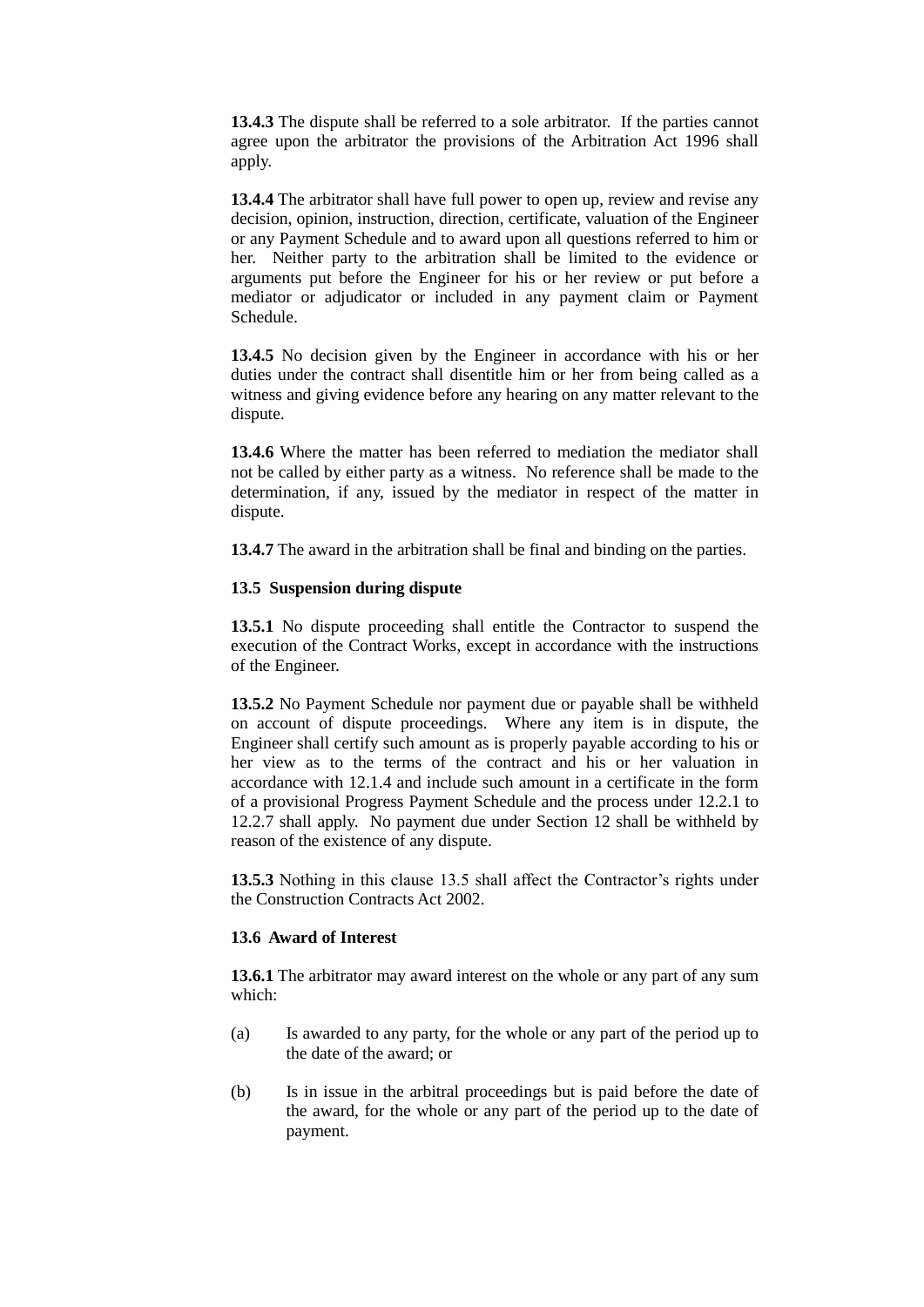[12] In accordance with an oral agreement reached between the parties when the additional asbestos was discovered, invoices were issued by SPI in the period between August 2011 and November 2011. $4$  SPI's position, with regard to its additional claims, is summarised in Mr Steenson's affidavit:

## **The claim for additional payment and extensions of time**

- 19. SPI served a disruption claim, VR3a, on 21<sup>st</sup> December 2011 by handing this to Mr Rao. SPI claimed an extension of time for 83 working days and a payment of \$2,208,933.10 for equipment and site overhead time related costs. On  $20<sup>th</sup>$  January 2012 the Engineer [Mr Rao] responded ... with a nil value against each item and although he agreed there was a variation he said he needed SPI to give him the necessary supporting information so he could make an assessment.
- 20. SPI undertook further work on the analysis of Claim VR3a and resubmitted it to the Engineer and UTL as a payment claim with supporting information so an assessment could be made. This was served on  $9<sup>th</sup>$  February .... SPI claimed an extension of time for 105 working days and additional costs of \$2,570,216.25.
- 21. On  $27<sup>th</sup>$  February SPI received Mr Rao's payment schedule .... Mr Rao agreed to an extension of time of 20 working days and a payment of \$82,943. There is no explanation of how his EOT [extension of time] of 20 working days or how the sum of \$82,943 has been calculated. However it does demonstrate that the Engineer accepts that there is a valid claim and that both an EOT of some period and for some money is due.

## **Claim for interest on late payments**

22. In the payment claim served on 9 February 2012 SPI also claimed interest \$37,083.91 for interest for late payment of previous payment claims .... This was supported by a statement from SPI's accountant as to the interest rate to be applied .... Nothing was scheduled for payment by the Engineer.

[13] On 14 March 2012, SPI gave a notice of adjudication to UTL, under the Construction Contracts Act 2002. UTL has protested jurisdiction. Having received submissions from the parties, the Adjudicator has reserved his decision on whether he should exercise jurisdiction under that Act. In the meantime, SPI has taken steps to refer its dispute to arbitration, if necessary.<sup>5</sup>

 $\frac{1}{4}$ See the extract from the affidavit of Mr Rao set out at para [\[14\]](#page-8-0) below.

<sup>5</sup> See Section 13.4 of the contract between SPI and UTL, set out at para [\[11\]](#page-3-0) above.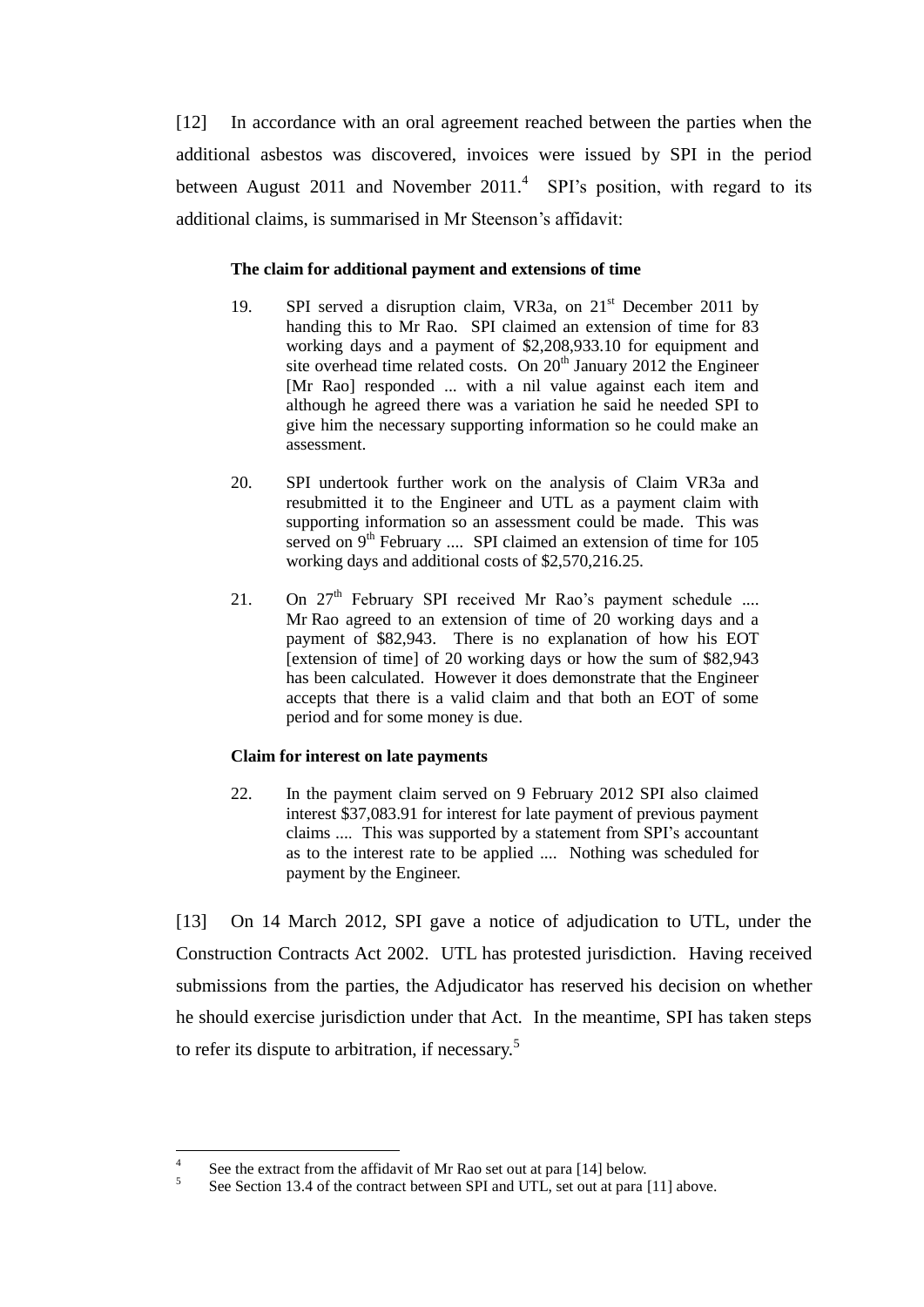<span id="page-8-0"></span>[14] Mr Rao, while a director of UTL, was also appointed to fulfil the obligations of "the Engineer" under the contract.<sup>6</sup> He has been in New Zealand throughout the dismantling process. In his first affidavit, Mr Rao described the work undertaken in relation to the additional asbestos located:

### **Asbestos**

- 9. *SPI commenced works, pursuant to the Contract, on 20 June 2011. On 23 June 2011 unforeseen asbestos was discovered in certain areas of the power station*. The Agreement between UTL and [Mighty River Power] anticipated the presence of asbestos in specified parts of the power station, and this was reflected in clause 1.5 of the tender specification. However, *the asbestos discovered after SPI commenced works went beyond the asbestos identified in the Agreement and Contract*.
- 10. [Mighty River Power], SPI and UTL had a number of meetings to discuss how to manage the asbestos, but were unable to agree who was liable for the additional costs incurred. *In order to prevent the issue holding up the dismantling of the Assets it was agreed that as an interim measure SPI would invoice UTL for the direct costs of managing and removing the additional asbestos, and [Mighty River Power] would reimburse UTL for these costs up to a maximum of US\$500,000*, which [Mighty River Power] claimed was its overall cap on liability. *SPI reserved its position to claim its delay and disruption costs later in the project, and UTL and [Mighty River Power] agreed to disagree about the applicability of the US\$500,000 cap*.
- 11. From 4 July 2011, SPI was permitted access to restricted safe areas of the site. From 20 July 2011, SPI had full access to the site.
- 12. *UTL has paid SPI's direct costs incurred in the removal of the additional asbestos, in the amount of \$764,845.87. These costs were invoiced in instalments during the period August 2011 and November 2011, and paid in full by February 2012*.
- 13. *On 21 December 2011, SPI served UTL with a disruption claim, VR3a. Pursuant to the claim, SPI claimed an extension of time of 83 working days and a payment of \$2,208,933.10 for indirect costs associated with the additional asbestos. A copy of SPI's claim is annexed ... of the Steenson affidavit*.
- 14. *On 20 January 2012, I, in my capacity as Engineer, responded to SPI's claim, requesting further information in respect of the claim so that I could make an assessment. A copy of this letter is annexed ... to the Steenson affidavit*.
- 15. *On 9 February 2012, SPI served UTL with an updated claim seeking an extension of 105 working days and costs in the amount of*

<sup>6</sup> This includes a role in the dispute resolution processes: see, for example, Section 13.1.1 and 13.2 of the contract, set out at par[a \[11\]](#page-3-0) above.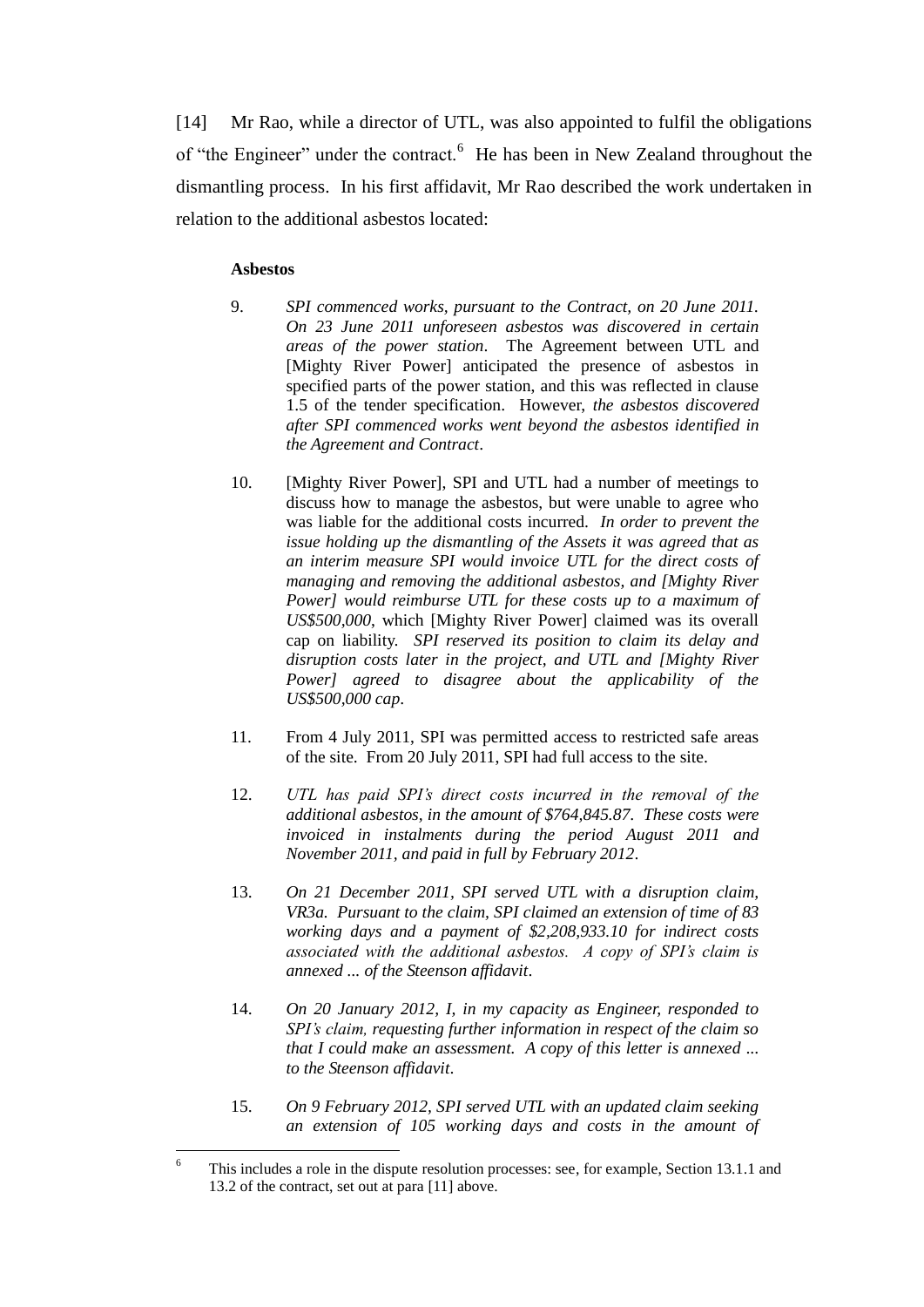*\$2,570,216.25. SPI also claimed interest in the amount of \$37,083.91 for late payment of previous payment claims by UTL. A copy of SPI's payment claim is annexed as... to the Steenson affidavit*.

- 16. In order to assist me in my analysis of SPI's claim, I engaged the assistance of Mr Tony Dean, a New Zealand expert on programming and quantum issues in construction claims, to review SPI's claim. Based on Mr Dean's advice to me, and my own assessment of the claim in my capacity as Engineer to the Contract, I considered the claim by SPI to be grossly inflated. *Whilst SPI's work had been delayed, my view is that the majority of the delay was due to SPI's poor resourcing, scheduling and planning, and that regardless of whether asbestos was found, its work would have been completed late. SPI's poor management and lack of planning is evidenced in its project completion schedules sent to UTL which show that SPI continuously changed the end dates by which it would complete tasks and the duration required to complete tasks during the course of completing works under the Contract*.
- ...
- 18. *SPI's claim did not prove to either myself or Mr Dean that the additional asbestos had caused most of the delay and disruption they had claimed. Accordingly, on 27 February 2012, I responded to SPI's claim and agreed to a 20 working day extension and a payment of \$82,943.00. A copy of the payment schedule is annexed as "JES1", page 240, to the Steenson affidavit*.
- 19. *The issuing of my payment schedule does not preclude further payment to SPI in respect of their claim in the future, provided that SPI are able to justify to my satisfaction that the sums claimed relate to the management of additional asbestos, and do not simply arise from their own inefficiencies in performance of the original scope of work*.

(my emphasis)

# **Legal Analysis**

*(a) General principles*

<span id="page-9-0"></span>[15] This Court's jurisdiction to make a freezing order<sup>7</sup> is recognised by r 32.2 of the High Court Rules:<sup>8</sup>

<sup>-&</sup>lt;br>7 Formerly known as a *Mareva* injunction, derived from *Mareva Compania Naviera SA v International Bulkcarriers SA* [1980] 1 All ER 213 (CA). In New Zealand, the jurisdiction is derived from s 16 of the Judicature Act 1908; see also *Hunt v BP Exploration Co (Libya) Ltd* [1980] 1 NZLR 104 (HC).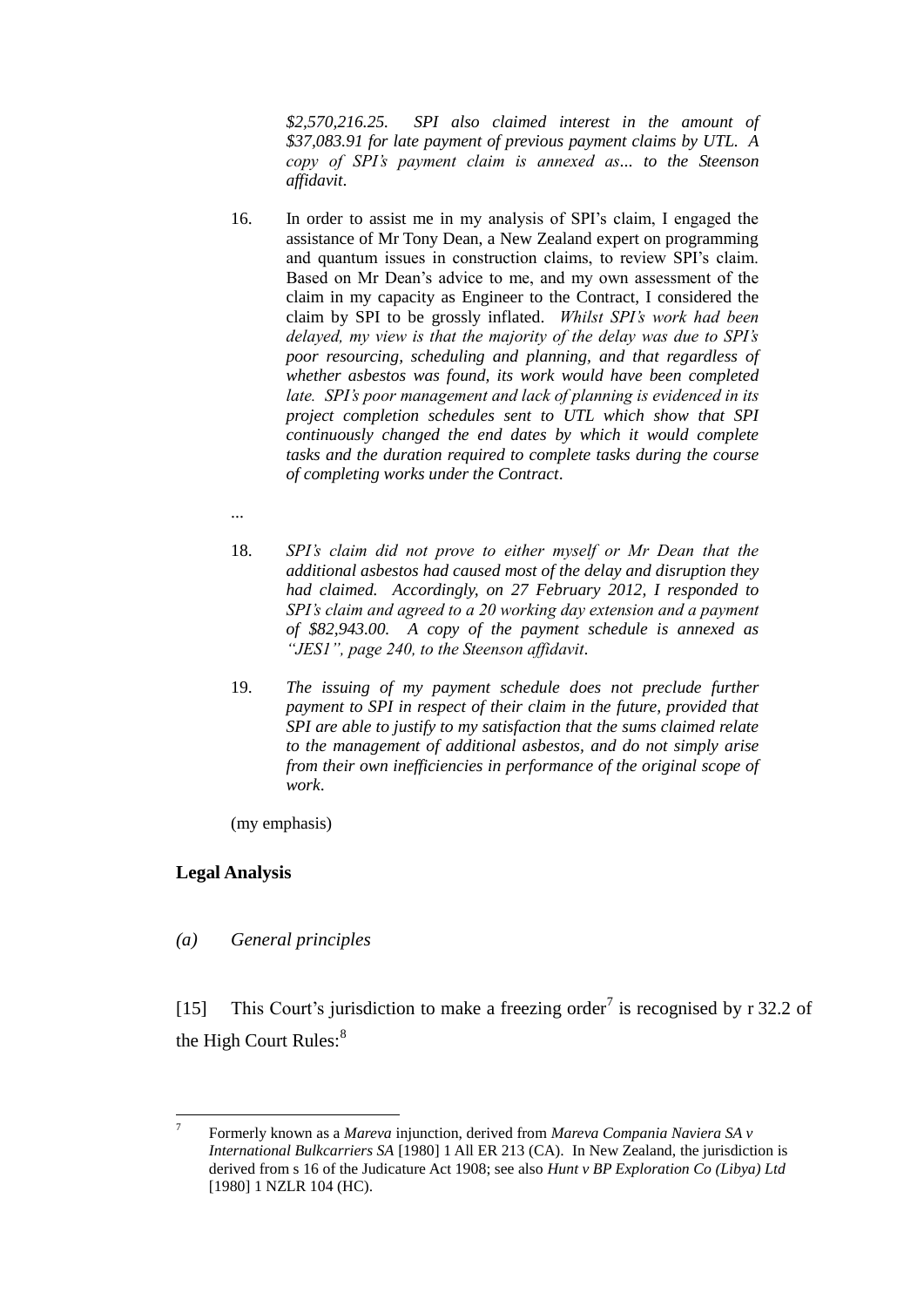## **32.2 Freezing order**

(1) The court may make an order (a freezing order), on or without notice to a respondent in accordance with this Part.

(2) A freezing order may restrain a respondent from removing any assets located in or outside New Zealand or from disposing of, dealing with, or diminishing the value of, those assets.

(3) An applicant for a freezing order without notice to a respondent must fully and frankly disclose to the court all material facts, including—

- (a) any possible defences known to the applicant; and
- (b) information casting doubt on the applicant's ability to discharge the obligation created by the undertaking as to damages.

(4) An application for a freezing order must be made by interlocutory application under Part 7 or originating application under Part 19, which Parts apply subject to this Part.

(5) An applicant for a freezing order must file a signed undertaking that the applicant will comply with any order for the payment of damages to compensate the respondent for any damage sustained in consequence of the freezing order.

<span id="page-10-0"></span>[16] In *Shaw v Narain*,<sup>9</sup> the Court of Appeal endorsed a number of observations from *Bank of New Zealand v Hawkins*, <sup>10</sup> about the freezing order jurisdiction. It approved the following summary, taken from the headnote to the reported judgment in *Hawkins*:

- (1) An applicant for a [freezing order] must show that:
	- (a) It has a good arguable case on its substantive claim. This threshold requirement is more onerous than that normally applied in the case of interlocutory injunctions of a serious question to be determined.
	- (b) There are assets of the defendant within the jurisdiction to which the orders can apply. Providing the plaintiff adduces evidence of some assets, if the defendant is not forthcoming by way of disclosure of his assets in New Zealand, the Court may infer that this requirement is met.
	- (c) There is a real risk that the defendant will dissipate or dispose of assets so as to render himself "judgment proof".

 $\mathbf{R}$ The Rules now contain detailed provisions dealing with such matters as the power to make ancillary orders (r 32.3), orders in respect of judgment debtors, prospective judgment debtors and third parties (r 32.5) and the form and content of orders (rr 32.6–32.8).

<sup>9</sup> *Shaw v Narain* [1992] 2 NZLR 544 (CA) at 548.

<sup>10</sup> *Bank of New Zealand v Hawkins* (1989) 1 PRNZ 451 (HC).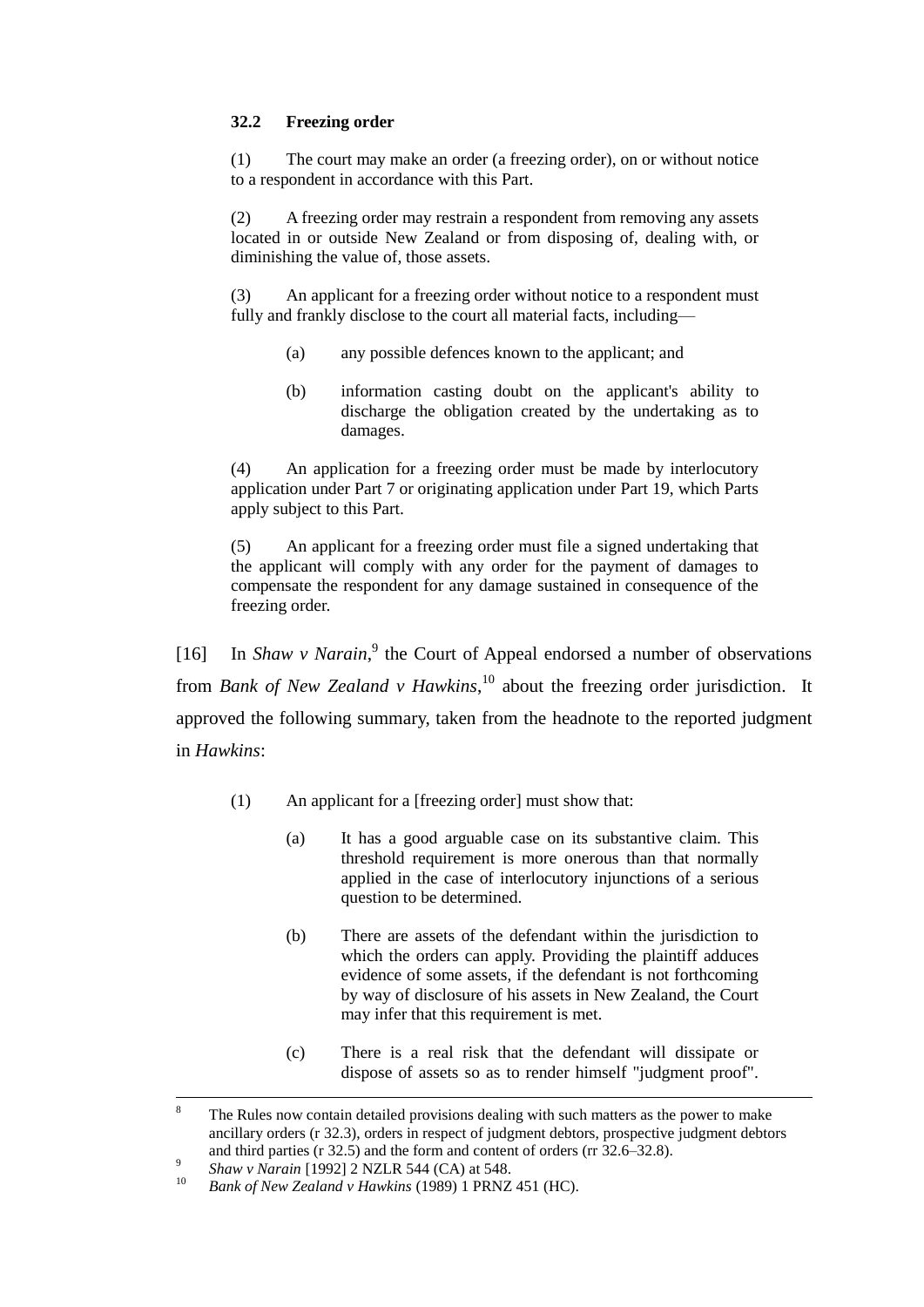Mere assertion of belief that the defendant might dissipate his assets, unsupported by solid ground justifying that belief, is insufficient. On the other hand, affirmative proof of likelihood of dissipation or of nefarious intent, is not necessary.

(2) The [freezing order] remedy is no longer confined to foreigners or to the risk of removal of assets beyond the jurisdiction.

(3) The Court, in dealing with an application for a [freezing order], must consider the overall justice in the circumstances, balancing the need to protect the plaintiff so as to ensure any judgment is not rendered barren against any prejudice or hardship to the defendant and to third parties.

(4) It is important to preserve the flexibility of the remedy.

[17] In *Shaw v Narain*,<sup>11</sup> the Court of Appeal added that the principles were still evolving:

It is appropriate to emphasise ... the flexibility of the jurisdiction. That also was emphasised by Lloyd LJ in *SCF Finance Co Ltd v Masri* ([1985] 2 All ER 747 (CA)]) at p 750. A recent example of that very flexibility is in *Standard Chartered Bank v Walker* (The Times, 31 January 1992).

The Court of Appeal's emphasis on flexibility reflects the statutory basis for a freezing order (s 16 of the Judicature Act 1908) and the undesirability of any judicial attempt, in advance of a particular set of facts coming before a Court, to circumscribe the nature of the jurisdiction. Section 16 confers on this Court "all judicial jurisdiction which may be necessary to administer the laws of New Zealand".

<span id="page-11-0"></span>[18] It is settled law that a freezing order operates *in personam*, not *in rem*. It is not designed to provide an advantage to a claimant over other unsecured creditors, for an alleged debt.<sup>12</sup> The purpose of a freezing order is to protect a claimant's ability to enforce a judgment when there is cause for concern that a justifiable claim might go unsatisfied as a result of the defendant's actions. It does not purport to determine the existence or otherwise of a proprietary remedy.<sup>13</sup>

 $11$  $\frac{11}{12}$  Ibid.

<sup>12</sup> *Mercedes-Benz AG v Leiduck* [1996] AC 284 (PC) at 300 (Lord Mustill) and 306 (Lord Nichols of Birkenhead, who while dissenting as to the result of the appeal, agreed with the majority on this expression of principle).

<sup>13</sup> *Zhong v Wang* CA282/05, 5 September 2006 at para [102] (Wild and Heath JJ), with whom William Young P agreed, on this point.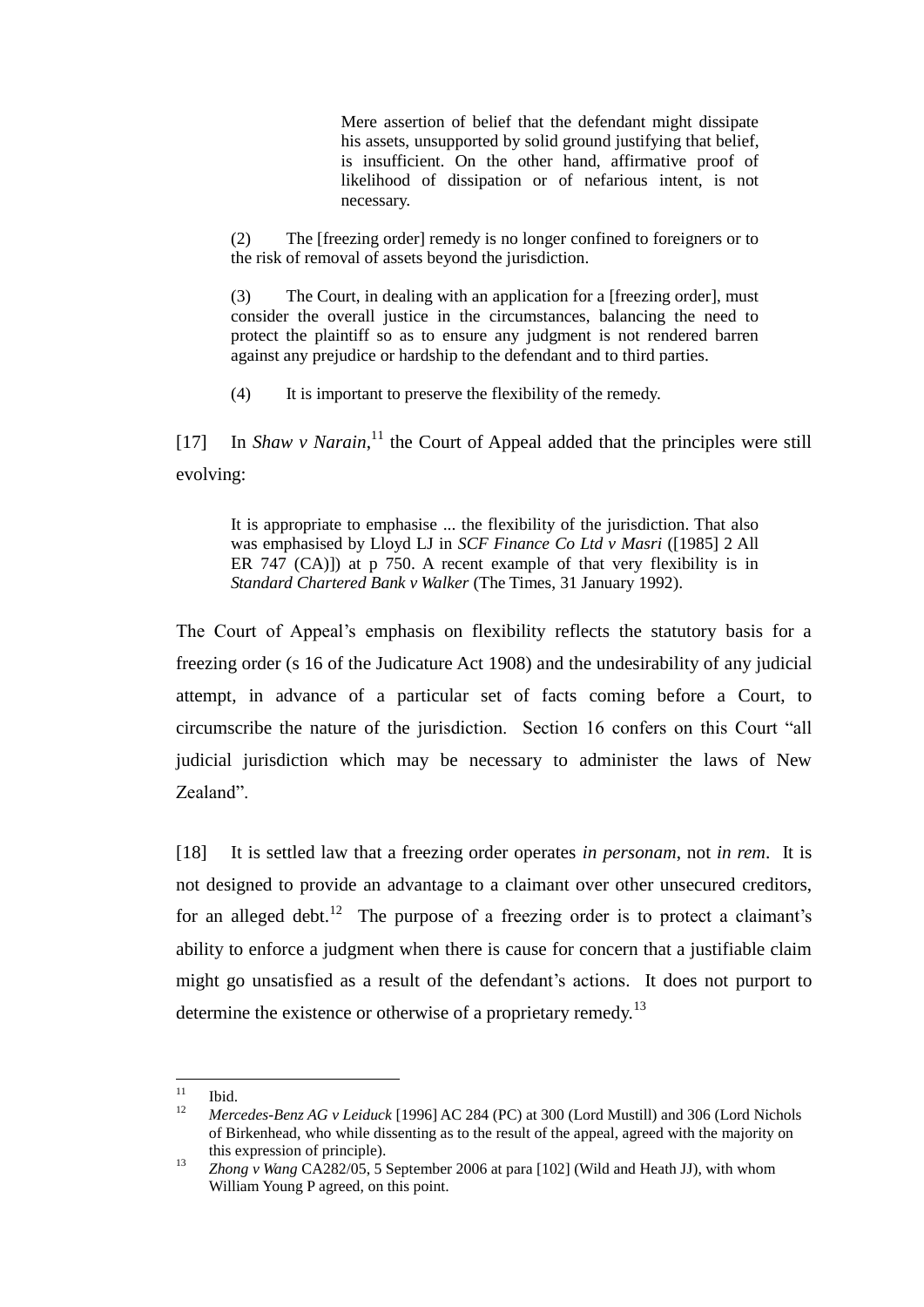[19] The *Shaw v Narain* approach to the threshold issue ("good arguable case") can be contrasted with the way in which the Court generally approaches that aspect on an application for an interim injunction; "serious question to be tried".<sup>14</sup> It is the draconian nature of a freezing order (one that puts severe restrictions on an entity's right to deal with its own assets before a prospective claim has been heard) that justifies a higher threshold requirement on the arguability of a claim than is applied in determining whether an interim injunction should issue.

[20] In *Klissers Farmhouse Bakeries Ltd v Harvest Bakeries Ltd*,<sup>15</sup> the Court of Appeal took the view that criteria involving a "serious question to be tried" and "balance of convenience" were no more than useful labels under which to marshal relevant considerations before standing back and determining whether the interests of justice require an interim injunction to issue. In my view, a similar approach should be taken to the *Shaw v Narain* factors. Viewed in the context of an application to restrain use of an entity's own assets pending resolution of claims against it, it is understandable that the strength of a plaintiff's substantive claim and whether there is a risk that the relevant defendant will dispose of assets to defeat a plaintiff's claim will assume importance. That said, they will not necessarily be the only (or determinative) factors in any given case.

## *(b) Does SPI have "a good arguable case on its substantive claim"?*

[21] I have already outlined the respective contentions of SPI and UTL, with regard to the claims for indirect costs allegedly owing to SPI. It is not possible to express any informed view on whether the claims are (or are not) justifiable. Certainly, the evidence adduced by UTL does not, of itself, demonstrate that SPI's claims are unarguable.

[22] The evidence needs to be tested at a full defended hearing. In those circumstances, I take the view that the evidence adduced by SPI is sufficient to

Ibid.

 $14$ <sup>14</sup> *Klissers Farmhouse Bakeries Ltd v Harvest Bakeries Ltd* [1985] 2 NZLR 129 (CA) at 142.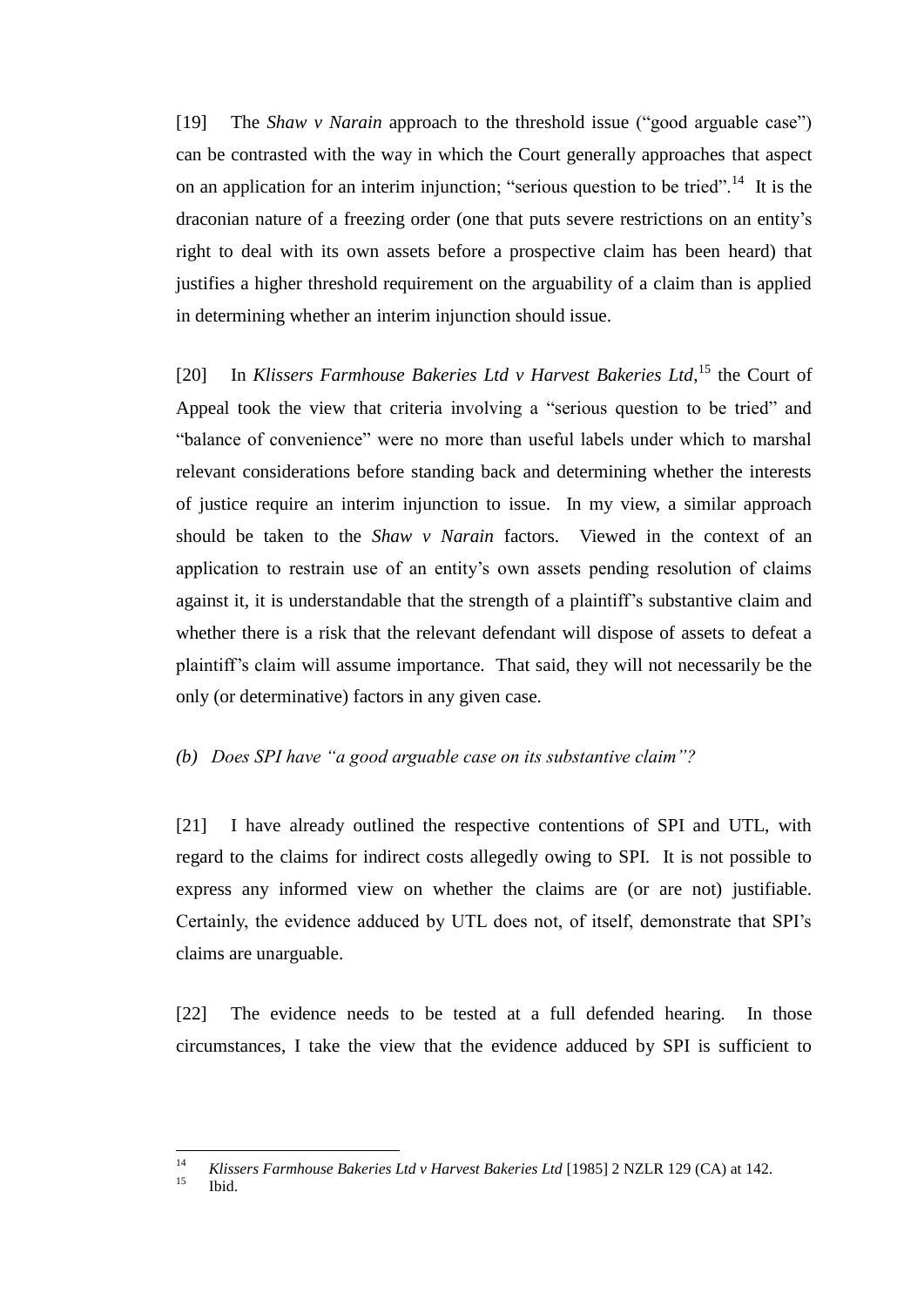demonstrate a good arguable case on its substantive claim, to the threshold level described in *Shaw v Narain*. 16

*(c) Are there assets of UTL within the jurisdiction to which the orders can apply?*

[23] Unquestionably, there are assets owned by UTL within New Zealand on which a freezing order could bite. Those assets consist of the scrap metal that UTL intends to sell in this country and those parts of the dismantled structure that it intends to ship to India.

# *(d) Risk from dissipation of assets*

[24] In the context of this particular case, risks arising from the dissipation of assets assume the most importance. As it is clear that UTL intends to ship most of the property to India and is selling the balance as scrap in New Zealand, a more nuanced question arises: namely, what is the risk against which the Court is being asked to guard by making a freezing order?

<span id="page-13-0"></span>[25] While the authorities indicate that risk of dissipation is central to exercise of the freezing order jurisdiction,<sup>17</sup> they express the effect of the risk in different ways. The mode of expression, necessarily, reflects the particular issue before the Court at the time. In many cases, it is seen as the risk that a judgment or award in favour of a claimant may go unsatisfied.<sup>18</sup> However, it has also been described as a risk that the Court's processes may be frustrated.<sup>19</sup> When assessing the former, a Court should consider them in the same way that a prudent or sensible commercial person would  $d\sigma$ <sup>20</sup>

<sup>16</sup> <sup>16</sup> *Shaw v Narain* [1992] 2 NZLR 544 (CA) at 548, set out in para (1)(a) at par[a \[16\]](#page-10-0) above.

<sup>17</sup> *Z Ltd v A-Z* and *AA-LL* [1982] 1 All ER 556 (CA) (per Kerr LJ at 571), *Tranquil Holdings Ltd v Hudson* (1987) 2 PRNZ 551 (HC) and *Euro-National Corporation v Petricevic Financial Services Ltd* (1989) 2 PRNZ 351.

<sup>18</sup> See the authorities collected in *Ninemia Maritime Corporation v Trave Schiffahrtsgesellschaft m.b.H Und Co. KG; The Niedersachsen* [1983] 1 WLR 1412 (CA) at 1422–1423.

<sup>19</sup> For example, *Patrick Stevedores Operations No 2 Ltd v Maritime Union of Australia* (1998) 153 ALR 643 (HCA) at 658 (Brennan CJ, McHugh, Gummow, Kirby and Hayne JJ).

<sup>20</sup> *Third Chandris Shipping Corp v Unimarine SA* [1979] 2 All ER 972 (CA) (per Lawton LJ) at 987. See also *Gatx-Fuller Australasia Pty Ltd v Wilsons (NZ) Portland Cement Ltd* [1985] 2 NZLR 11 (HC) at para [22] and *Raukura Moana Fisheries Ltd v The Ship "Irina Zharkikh"* [2001] 2 NZLR 801 (HC) at 827.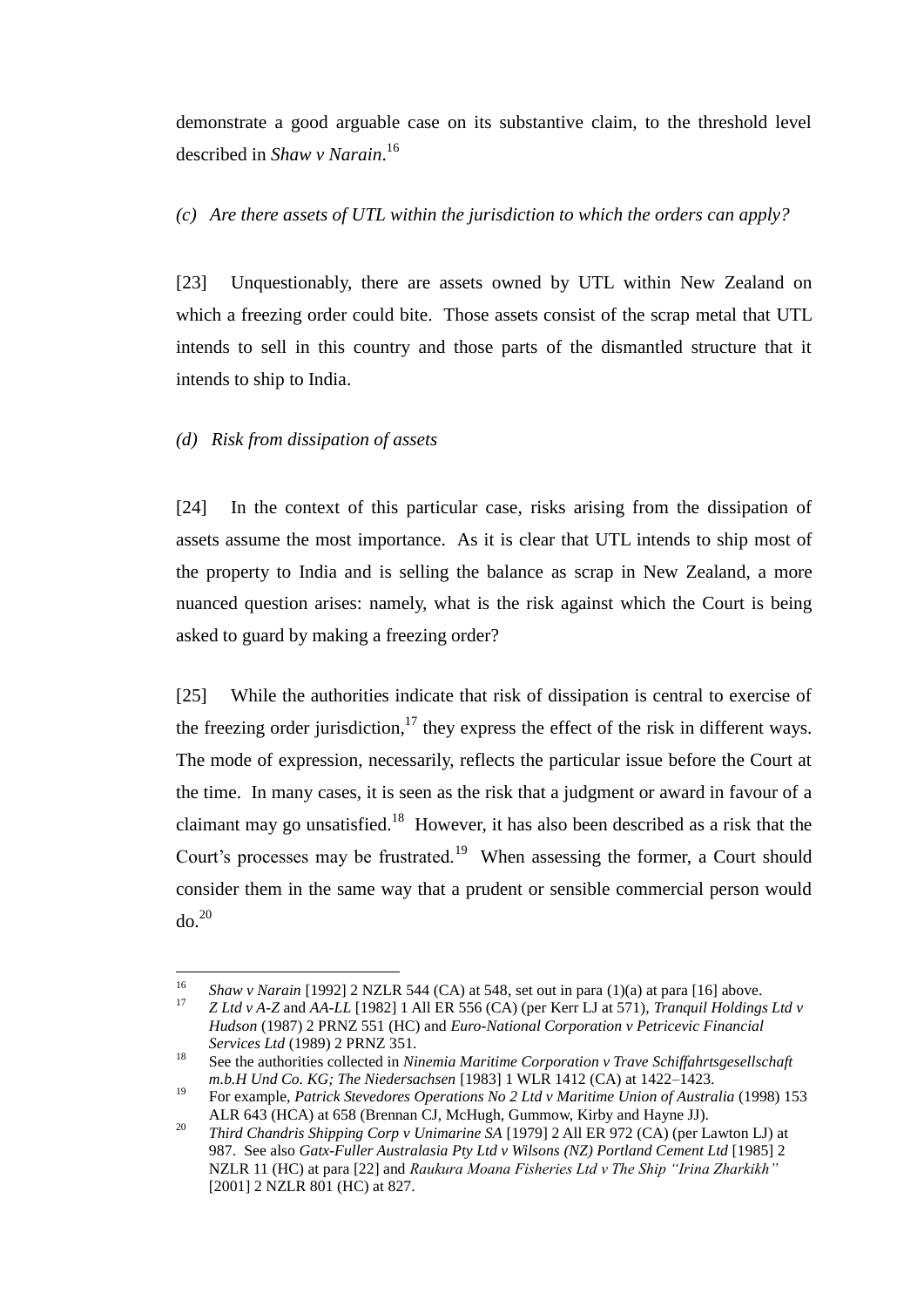[26] The absence of other assets in New Zealand means that UTL (if it were to ship the plant and remit all proceeds of sale of scrap to India) will be rendered "judgment proof" *in New Zealand*. However, the evidence establishes that UTL is a substantial business entity with interests in telecommunications, manufacturing and power industries. It is the parent of a multi-national corporate group. Its audited financial statements for the period ended 31 March 2011 show net assets of Rp 8.901.464,028<sup>21</sup> and a net profit of Rp 5,292,989,641. Converting those sums from rupees to New Zealand dollars, Mr Rao has deposed that the former is equivalent to \$116 million and the latter \$14 million.

[27] In approaching the effect of removal of assets from the jurisdiction, a number of authorities are helpful. For example: $^{22}$ 

(a) In *Barclay-Johnson v Yuill*, <sup>23</sup> Sir Robert Megarry VC said:

Even if the risk of removal is great, no *Mareva* injunction should be granted unless there is also a danger of default. A reputable foreign company, accustomed to paying its debts, ought not to be prevented from removing its assets from the jurisdiction, especially if it has substantial assets in countries in which English judgments can be enforced.

That statement of principle has been adopted in Australia.<sup>24</sup>

(b) In England, the Court of Appeal has expressed the test as whether, "on the assumption that the plaintiffs have shown at least "a good arguable case", the court concludes, on the whole of the evidence then before it, that the refusal of a [freezing order] would involve a real risk that a judgment or award in favour of the plaintiffs would remain unsatisfied".<sup>25</sup>

<sup>21</sup> <sup>21</sup> Of which Rp 6,400,290,158 is shown as "Reserves and Surplus".<br>Later have been assisted considerably by references to surporting in y

I have been assisted considerably by references to authorities in various jurisdictions that deal with "risk of dissipation" collected in Gee, *Commercial Injunctions* (Thomson-Sweet & Maxwell  $5^{th}$  ed 2004) at 353–358.

<sup>&</sup>lt;sup>23</sup> *Barclay-Johnson v Yuill* [1980] 3 All ER 190 (HC) at 195.

<sup>24</sup> See *Hadid v Lenfest Communications Inc* (1996) 67 FCR) at 447 and *Reches Pty Ltd v Tadiran Ltd* (1998) 155 ALR 478 (FCA) at 483.

<sup>25</sup> *Ninemia Maritime Corporation v Trave Schiffahrtsgesellschaft m.b.H Und Co. KG; The Niedersachsen* [1983] 1 WLR 1412 (CA) at 1422. Passages from earlier decisions, including that of Sir Robert Megarry VC in *Barclay-Johnson v Yuill*, are cited to support that proposition at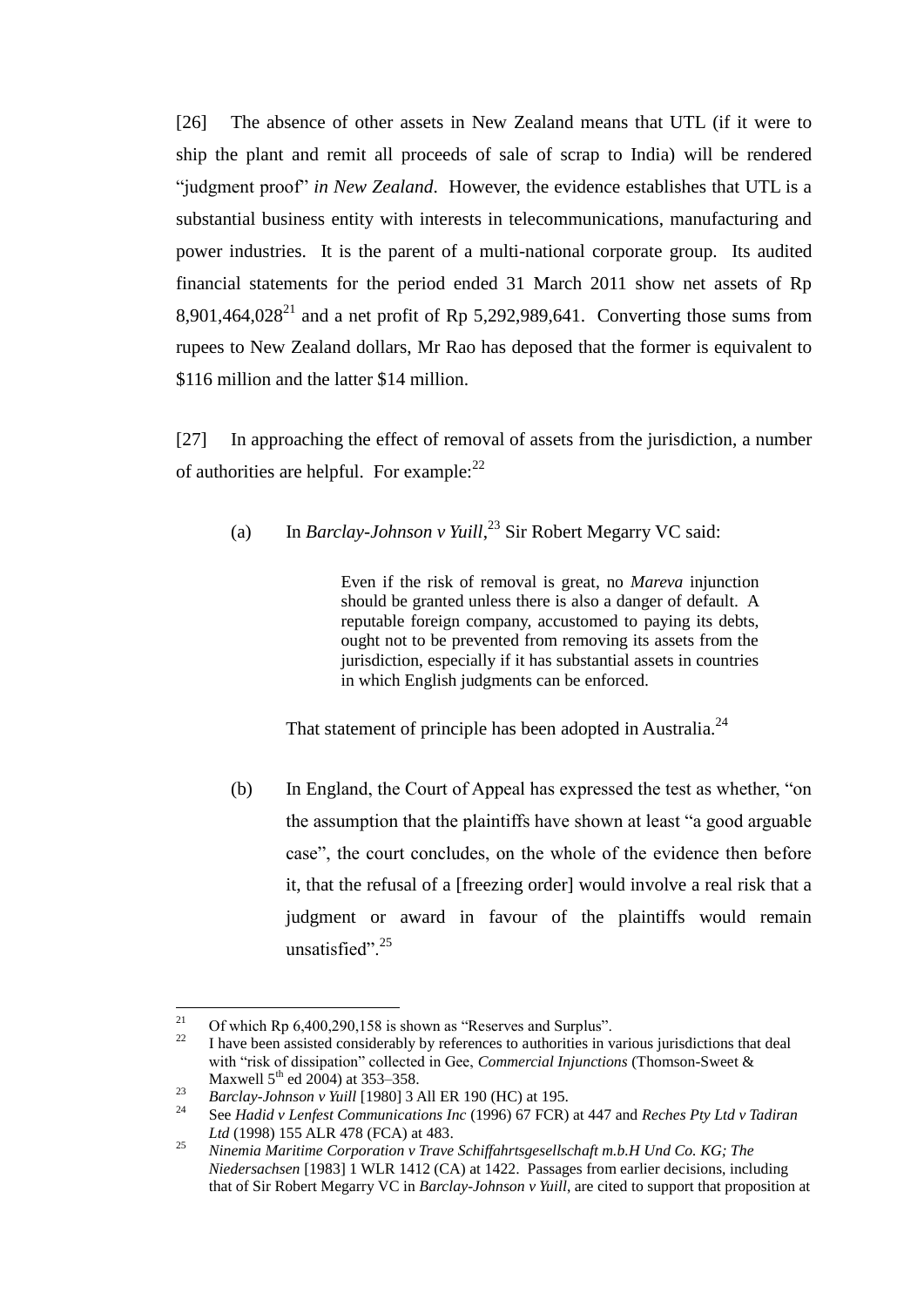(c) In Gibraltar, the Court of Appeal upheld a judgment in which Pizzarello AJ had held there was no serious risk of dissipation because the respondent companies were attached to parents which were part of large international organisations. Neill P, for the Court, said: $^{26}$ 

> 49. ... The question whether a *Mareva* injunction should be granted involves the consideration of whether "on the whole of the evidence then before the court it concludes that the refusal of a Mareva injunction would involve a real risk that a judgment or an award in favour of the plaintiffs would remain unsatisfied": ...

> 50. The judge in the present case considered the evidence and came to the conclusion that a serious risk of dissipation had not been proved. He took account of the fact that both companies were members of large groups and that the mere impecuniosity of In-Town at the present time was not determinative of the matter. The financial arrangements, the judge considered, were typical of a project of this kind. Furthermore, as counsel for In-Town pointed out in his skeleton argument, the "asset (or no asset)" position of the two parties was known, understood and bargained for from the outset. In addition, it is relevant to take account of the fact that the project is one which will extend over a number of years and indicates a long-term relationship between the two groups of companies of which the present parties form part.

[28] On the facts of this case, the following factors militate against the grant of a freezing order:

- (a) SPI entered into a substantial contract with a company that it knew was incorporated in India and had no other assets in New Zealand.
- (b) SPI trusted UTL to pay the agreed consideration of \$9 million, plus any extras.
- (c) SPI was content to appoint UTL's director, Mr Rao, as "Engineer" under the contract. It also agreed that any disputes would be resolved by a process that culminated in arbitration.

<sup>1423–1424.</sup> See also *Third Chandris Shipping Corporation v Unimarine SA* [1979] 2 All ER 972 (QBD and CA) at 979 (Mustill J), 984–985 (Lord Denning MR) and 987 (Lawton LJ).

<sup>26</sup> *I Kruger Service (Gibraltar) Ltd v In-Town Developments Ltd* 1999–00 Gib LR 283 (CA) at paras 49 and 50.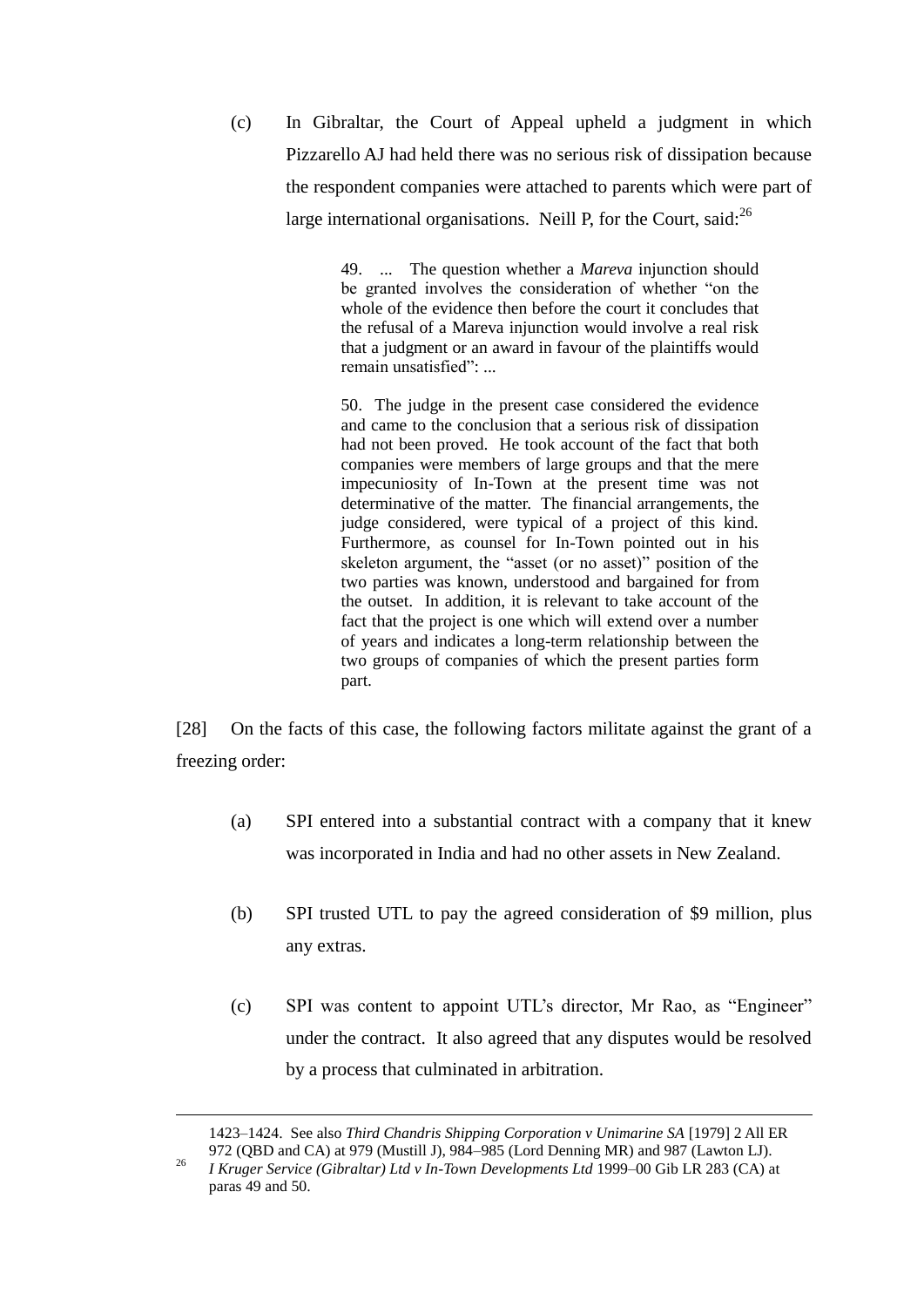- (d) SPI did not seek any security for payment on the amounts owing to it. Nor did it require a guarantee from any other entity having assets in New Zealand.
- (e) UTL has paid the contract price, as well as significant sums claimed as extras as a result of SPI's additional work.<sup>27</sup>
- (f) UTL has substantial assets in India against which an award in arbitral proceedings could be enforced.<sup>28</sup>

<span id="page-16-0"></span>[29] There remain, however, some factors which tell in favour of some (perhaps limited) form of freezing order being made. They all relate to UTL's conduct in the period since SPI sought to initiate adjudication proceedings under the Construction Contracts Act and the (significant) increases in costs to SPI in establishing a debt and enforcing payment of it that are likely to result from that conduct. They are:

- (a) Without seeking to pre-empt the decision of the Adjudicator on the jurisdictional point, it must, at least, be seriously arguable that UTL consented to invocation of the adjudication regime. $^{29}$  Specific reference is made to that remedy in Section 13.1.1, 13.1.3 and 13.2.1 of the contract.<sup>30</sup> No mention was made of this issue in the jurisdictional submissions made on behalf of UTL, though it has been raised by SPI in its submissions in response. I infer the tactical decision to protest jurisdiction was made in an endeavour to delay resolution of the dispute.
- (b) It is somewhat disingenuous for Mr Rao to depose, as he has, that the arbitration process should not be commenced before he has given a formal decision as "Engineer" under Section 13.2 of the contract. In two affidavits, Mr Rao has expressed strong views about what he

<sup>27</sup>  $\frac{27}{28}$  See para [\[9\]](#page-3-1) above.

India is a party to the New York Convention: see Convention on the Recognition and Enforcement of Foreign Arbitral Awards, set out in Schedule 3 to the Arbitration Act 1996.

<sup>&</sup>lt;sup>29</sup> See s 25(3)(b)(i) of the Construction Contracts Act 2002.

See para [\[11\]](#page-3-0) above. The term "Adjudication" is defined in Section 1.2 of the Contract as an "adjudication under the Construction Contracts Act 2002.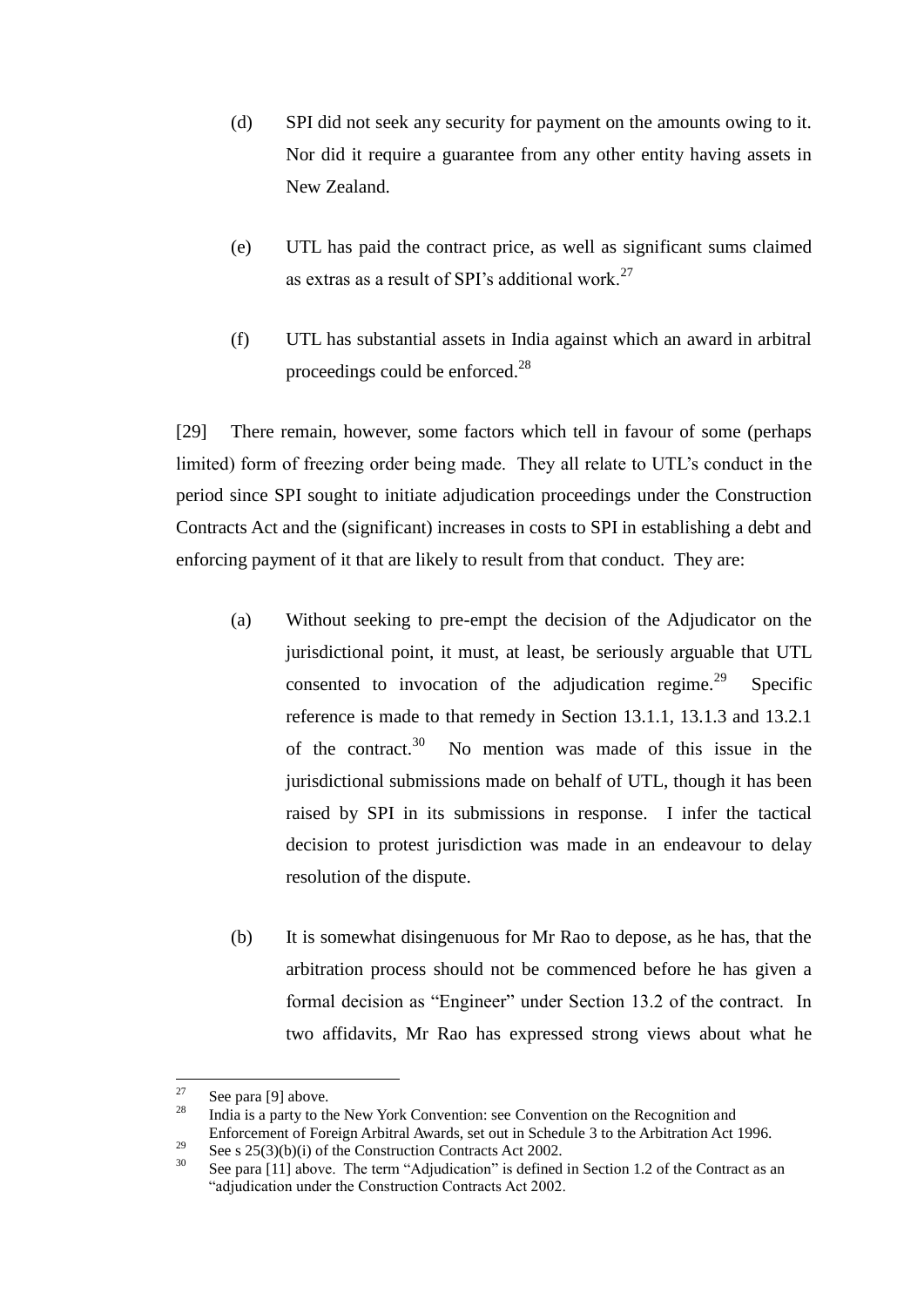perceives as the lack of merit in the balance of SPI's claims. I infer that he has pre-judged the issue, notwithstanding his continuing role in determining certain disputes under Section 13.2.

(c) The manner in which UTL is dealing with the proceeds of sale of scrap. While it is UTL's right not to give an undertaking to hold the proceeds of sale or disclose how much scrap it has sold and the price obtained, Mr Rao's suggestion (in response to a question I raised at the end of the hearing about the destiny of the proceeds of sale of scrap) that UTL *cannot* provide an undertaking because it does not have a bank account in New Zealand is facile. UTL could easily open a bank account for that purpose. The lack of detail and the specious reason given for not providing an undertaking means that Mr Steenson's evidence of the likely quantity and value of steel scrap material is the only reliable evidence on which I can base any  $decision.<sup>31</sup>$ 

[30] Given that UTL has been prepared to pay amounts it accepts are owing under the contract, I infer that it is attempting to delay or hinder SPI's prosecution of remaining claims in a manner designed to cause cost and delay to SPI. My view is that UTL regards the remaining aspects of SPI's claims as unjustifiable and, if possible, wishes to avoid the cost of defending them.

## *(e) Discretionary factors*

[31] UTL has raised a concern about the value of SPI's undertaking as to damages. Such an undertaking is required by  $r$  32.2(5) of the High Court Rules.<sup>32</sup> I accept that, if UTL were prevented from transporting the plant to India the undertaking would (by a significant margin) be insufficient to meet losses that would be caused to UTL, both in relation to the cost of arranging shipment and otherwise. I am not prepared to make a freezing order in respect of those assets. However, the same concern does

<sup>31</sup> See para [\[8\]](#page-2-0) above. Arithmetically, Mr Steenson's figures give an indicative value of \$495,000 for the scrap component of the assets.

 $32$  Set out at par[a \[15\]](#page-9-0) above.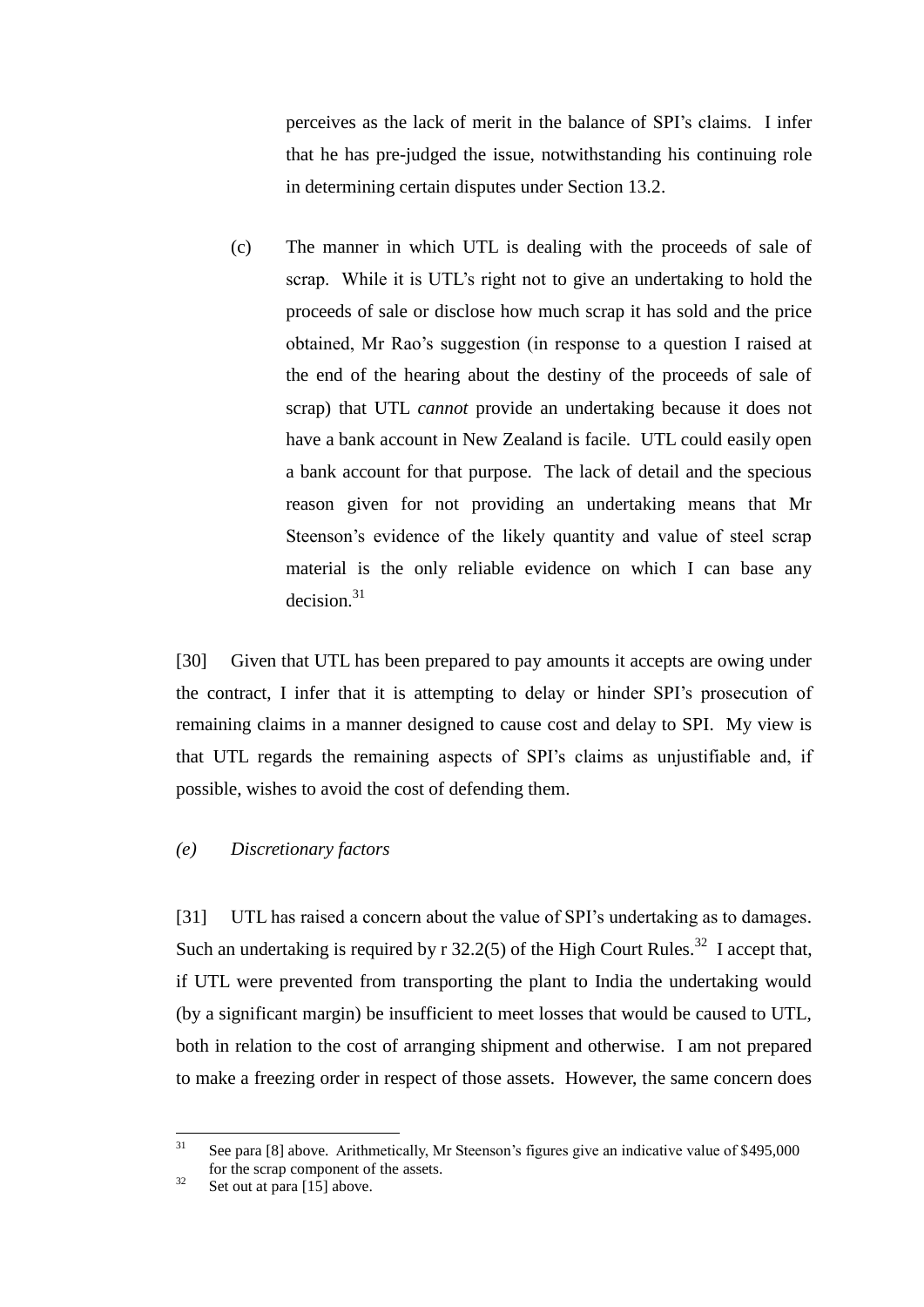not apply to the scrap being sold in New Zealand. In my view, having regard to SPI's disclosed financial position, the undertaking would be adequate for that purpose.

[32] The circumstances I have described indicate the desirability of standing back to determine whether, and if so to what extent, a freezing order should be made. In this case, it is likely that if an adverse award were made against UTL it would (ultimately) be paid. UTL appears to be a reputable company with substantial assets. It could be embarrassed by an apparent inability to meet payment of a relatively modest sum to a small New Zealand company. From a reputational perspective, it is unlikely to allow its name to go before the Indian courts and risk public knowledge that it has not met a debt arising out of an arbitral award.

[33] On the other hand, UTL does not seem to be averse to taking steps to "burnoff" SPI's claims, at a relatively early stage. Understandably, it would prefer not to have to pay the costs of defending SPI's claims and any award that may later be made against it. The factors that I have identified as supporting some form of freezing order<sup>33</sup> indicate that some protection is needed to meet the risk that UTL's post-dispute conduct might frustrate, to SPI's detriment, the processes agreed by the parties to resolve their disputes.<sup>34</sup> That type of approach is consistent with the breadth of this Court's jurisdiction under s 16 of the Judicature Act and the need for flexibility in the determination of freezing order applications articulated by the Court of Appeal in *Shaw v Narain*. It does not conflict with the express terms of r 32.2 of the High Court Rules.<sup>35</sup>

[34] The risk that a justifiable claim may go unsatisfied does not arise only from an inability to enforce a judgment or an award. The identified risk may result in an inability for SPI to recover due to the costs and delays inherent in determining any amount owing and enforcing it, in circumstances where UTL is frustrating lawful processes to achieve those ends. Justice delayed can be justice denied. The cost of

<sup>33</sup>  $rac{33}{34}$  See para [\[29\]](#page-16-0) above.

<sup>34</sup> This Court has responsibilities for the enforcement of arbitral awards (Arbitration Act 1996) and adjudications (under the Construction Contracts Act 2002).

 $35$  See paras [\[15\]–](#page-9-0)[\[18\]](#page-11-0) and [\[25\]](#page-13-0) above.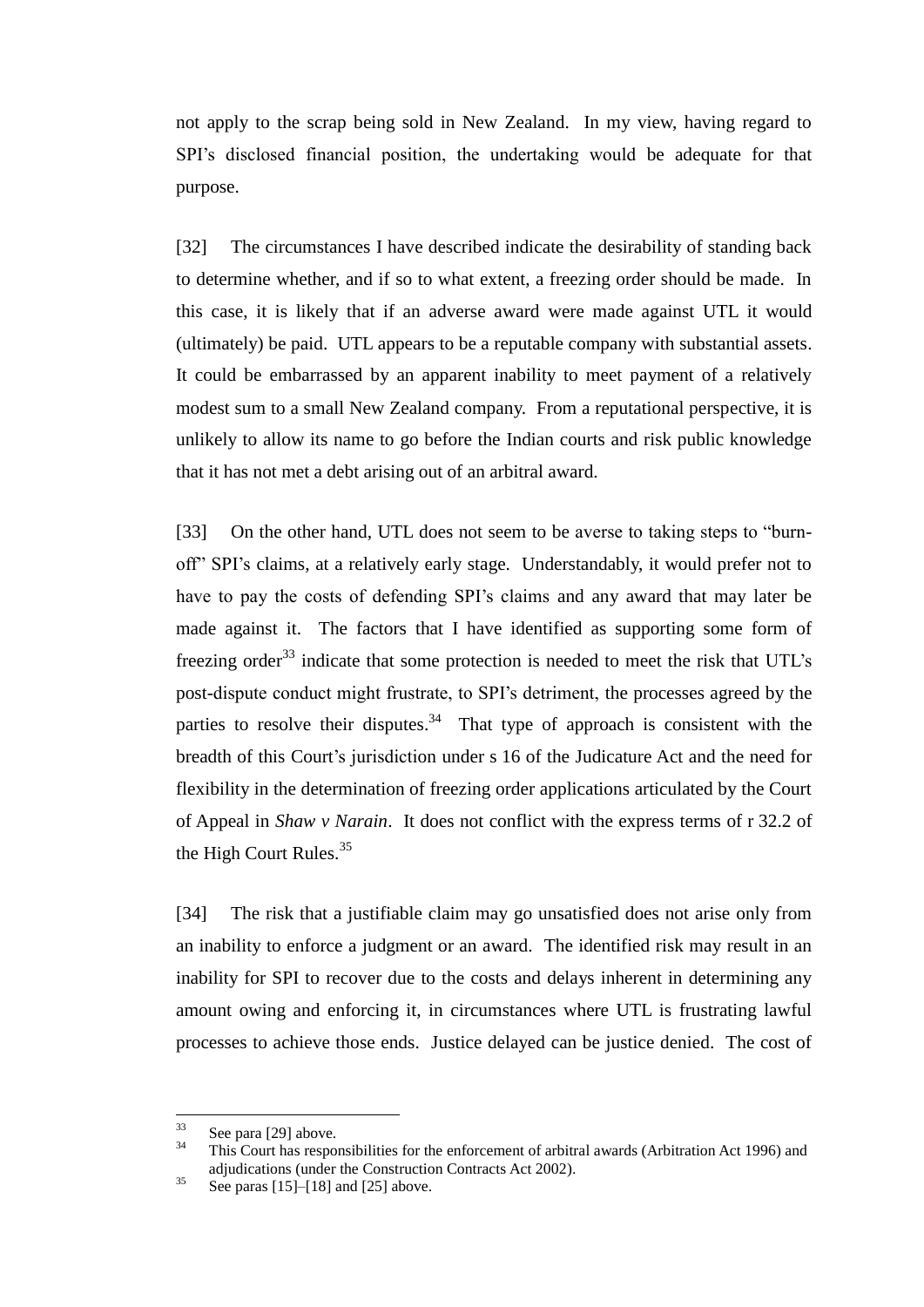unjustified delays can often result in valid claims being abandoned. The Court must be alive to those practical commercial considerations.

## **Result**

[35] I make interim orders prohibiting UTL (or its agents) from dealing in any way with the scrap material that remains in New Zealand and requiring all proceeds of sale of scrap that have not been remitted to India at the time this judgment is delivered to be paid into the trust account of Kensington Swan, Auckland, as UTL's solicitors. This order will be discharged when the final form of a freezing order is settled.

[36] The application for a freezing order is adjourned for further argument until 3.45pm on 16 April 2012, in Auckland. A draft order shall be filed<sup>36</sup> and served by 10am on 16 April. At the hearing, unless alternative arrangements have been made, I will consider the draft order submitted by counsel for SPI and will hear from counsel on its terms. I indicate that the maximum value of assets to be covered by any freezing order will be  $$350,000$ .<sup>37</sup> I adjourn the application for stay to be dealt with at the conclusion of that hearing.

[37] My preliminary view is that costs should follow the event. I indicate (provisionally) that I would be minded to award costs on a 2B basis, together with reasonable disbursements, (both to be fixed by the Registrar) in favour of SPI and to certify for second counsel. I will hear from counsel on whether that or some different order should be made when the applications are called before me on Monday next.

<sup>36</sup>  $\frac{36}{37}$  A copy may be sent to my Associate by email at an address previously provided to counsel.

High Court Rules, r 32.6(2).